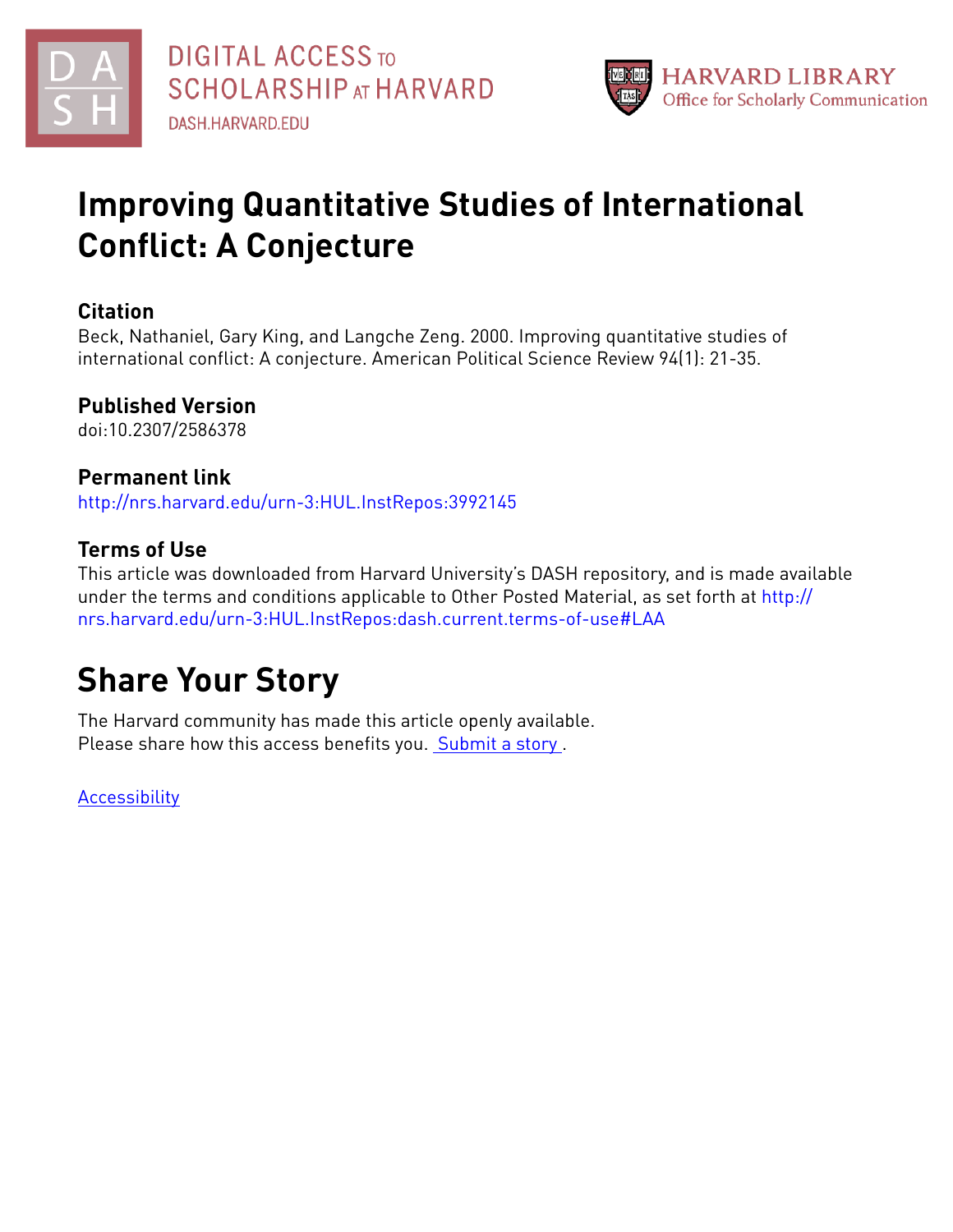# **Improving Quantitative Studies of International Conflict: A Conjecture**

NATHANIEL BECK *University of California, San Diego*  GARY KING *Harvard University*  LANGCHE ZENG *Haward University and the George Washington University* 

 $\overline{V}$  *e address a well-known but infrequently discussed problem in the quantitative study of international conpict: Despite immense data collections, prestigious journals, and sophisticated analyses, empirical findings in the literature on international conflict are often unsatisfying. Many statistical results change ffom article to article and specijication to specijication. Accurate forecasts are nonexistent. In this article we offer a conjecture about one source of this problem: The causes of conflict, theorized to be important but often found to be small or ephemeral, are indeed tiny for the vast majority of dyads, but they are large, stable, and replicable wherever the ex ante probability of conflict is large. This simple idea has an unexpectedly rich array of observable implications, all consistent with the literature. We directly test our conjecture by formulating a statistical model that includes its critical features. Our approach, a version of a "neural network" model, uncovers some interesting structural features of international conflict and, as one evaluative measure, forecasts substantially better than any previous effort. Moreover, this improvement comes at little cost, and it is easy to evaluate whether the model is a statistical improvement over the simpler models commonly used.* 

**D** espite immense data collections, prestigious journals, and sophisticated analyses, empirical findings in the quantitative literature on interjournals, and sophisticated analyses, empirical findings in the quantitative literature on international conflict are frequently unsatisfying. Statistical results appear to change from article to article and specification to specification. Any relationships usually are statistically weak, with wide confidence intervals, and they vary considerably with small changes in specification, index construction, and choice of data frame.<sup>1</sup>

Instead of uncovering new, durable, systematic patterns, as is the case in most other quantitative subfields of political science (and public health, of which this field is also a part [King and Murray 2000]), students of international conflict are left wrestling with their data to eke out something they can label a finding. As a consequence, those with deep qualitative knowledge of the subject are rarely persuaded by conclusions from quantitative works (see Bueno de Mesquita 1981; Geller and Singer 1998; Levy 1989; Rosenau 1976; Vasquez 1993). The field has a number of important successes to its credit, such as the democratic peace, and many important and very promising research programs, but the discontinuity between the beliefs of most experts and many quantitative results remains.

A symptom of the fragility of the various models is their poor forecasting performance. To our knowledge, no legitimate statistical model (using annual data) has ever forecast an international conflict with greater than 0.50 probability, and certainly none has done so while also being correct. Political scientists have long eschewed forecasting in favor of an emphasis on causal explanation, and it is clear that any proposed new method must allow for causal interpretation as well as improved forecasting. But causal theories are considerably harder to verify than forecasts, and forecasts have the advantage of being observable implications of the *same* theories as the causal hypotheses. This means that accurate forecasts can be used at least in part to verify claims about causal structure. In particular, a claim to have found a causal explanation that is a structural feature of the world but changes unpredictably over time (and so is of no help in forecasting) is of dubious validity and marginal value.

Although political scientists are less likely to evaluate models by their forecasting properties than are, say, economists, forecasting properties underlie all evaluations of the performance of statistical models. For example, all likelihood or goodness-of-fit assessment procedures merely ask whether one specification has superior in-sample "forecasting" properties. Yet, all statistical analysts must be concerned about whether they are taking advantage of some idiosyncratic features of the data to improve fit at the expense of detecting structure and hence out-of-sample performance. To guard against this problem, which is more of a worry with powerful statistical models, out-of-sample

*Nathaniel Beck is Professor of Political Science, University of California, San Diego, La Jolla, CA 92093 (nbeck@ucsd.edu). Gary King is Professor of Government, Harvard University, Cambridge, MA 02138 (king@harvard.edu,* http://gking.harvard.edu). *Langche Zeng is Associate Professor of Political Science, the George Washington University, Washington, DC 20052, on leave at the Center for Basic Research in the Social Sciences, Harvard University.* 

*We thank Richard Tucker for providing us with the data set, as*  well as for many helpful discussions; we also thank Jim Alt, Scott *Bennett, Kristian Gleditsch, Simon Jackrnan, Lisa Martin, Phil Schrodt, and David Singer for helpful comments. An earlier version of this article was presented at the 1998 annual meeting of the Society for Political Methodology, La Jolla, CA. Research support was provided by the National Science Foundation (SBR-9753126 and SBR-9729884), the Centers for Disease Control and Prevention (Division of Diabetes Translation), the World Health Organization, and the National Institutes of Aging.* 

*It is not our intention to provide a literature review. Examples of the fragility of findings and sensitivity of exact specification may be found in Thompson and Tucker's (1997) exchange with Farber and*  Gowa (1997) and Mansfield and Snyder (1997) on the role of democracy in preventing conflict, or in Oneal and Russett (1997), *Barbieri (1996), and Beck, Katz, and Tucker (1998) on the role of trade in preventing conflict. We stress that our examples involve current best practice, so the problems we mention are not the result of data errors or simple methodological mistakes.*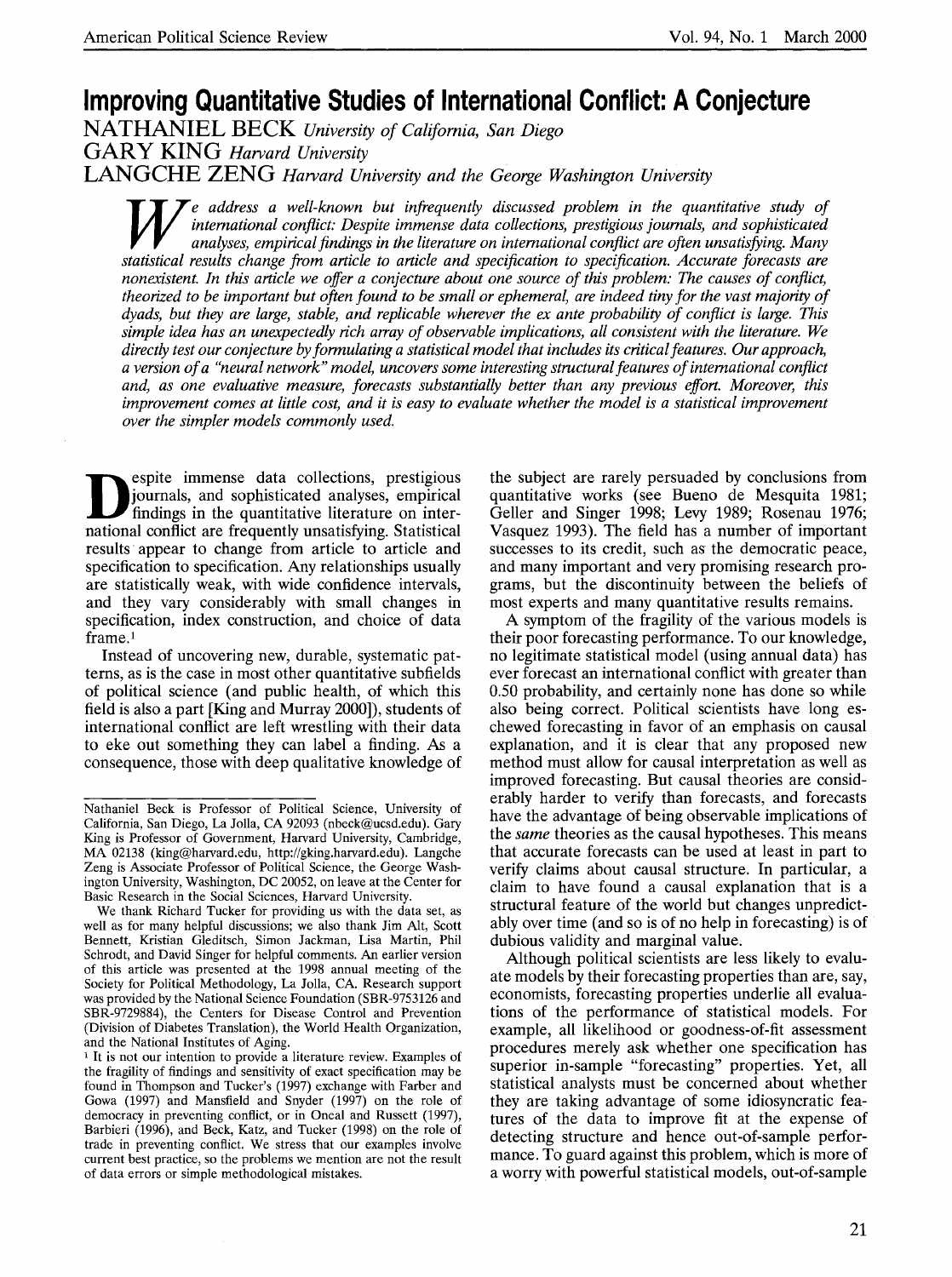forecast accuracy is generally considered the gold standard for model assessment. Even if we have no interest in prediction per se, the poor forecasting performance of standard models indicates that we can improve on them to provide better knowledge of real-world causal relationships. Forecasting is thus of critical, albeit indirect, interest as a key test of whether we have really found causal structure.<sup>2</sup>

The scholarly attacks on this problem have come from every angle. The most venerable tradition has been to improve the data and measures of international conflict and its correlates (Jones, Bremer, and Singer 1996). Others have modified existing statistical models to accommodate some of the special features of conflict data (Beck and Tucker 1998; King 1989; King and Zeng 1999). Yet others have attempted to derive statistical models from formally stated rational choice theories based on the motivations of states, political leaders, or other domestic actors (Signorino 1999; Smith 1998). We believe progress will ultimately require advances on all three fronts as well as a convergence in theoretical and statistical models and data.

Our approach is based on the belief that a portion of the problem lies in a somewhat overlooked but key substantive issue that is reflected in the mismatch between available data and the set of statistical methods commonly applied. International conflict is a rare event, and the processes that drive it where it is more common are likely to be very different from those elsewhere. As a result, many qualitative researchers expect the relationships to be highly nonlinear, massively interactive, and heavily context dependent or contingent. Because these characteristics would be missed with standard statistical approaches, particularly the typical linear-normal models imported from studies of American politics, we adopt a form of the highly flexible "neural network model." This type of model is well suited to data with complex, nonlinear, and contingent relationships. It is not a panacea or always appropriate, but it provides an immensely useful tool that has not been sufficiently exploited in this field to date.

As an analogy, consider the use of survey data to assess the consequences of lifestyle on the onset of a relatively rare disease. A supposedly healthful lifestyle may be helpful in warding off the disease for everyone, but a simple logit of disease on lifestyle (and other explanatory variables) would, at best, show a weak relationship, since most survey respondents are unlikely to get the disease in any event. Thus, the logit analysis of disease, like a logit of conflict, will average many small effects with a few large ones. If we could predict that behavioral changes would have a major effect on avoiding disease for those who are at greater risk for it, this would be a great accomplishment. Similarly, if we could show that autocracy dramatically increases the likelihood of conflict for dyads at risk of conflict, this also would be important. In short, we conjecture that many quantitative international conflict studies lack robustness because they look only for the effects of variables averaged over all dyads, whereas in reality the effects vary enormously over dyads and are only substantively large for those already at relatively high risk of conflict.

We find that our models are able to predict international conflict to a degree. Whereas all previous models are unable to predict the occurrence of any conflict, our out-of-sample forecasts pick up about 17% of these disputes. There is still a long way to go to produce highly accurate forecasts of all these rare and unusual events, if that is ever even possible, but our analyses confirm that there is structure in these data. As for causal interpretation of the underlying structure, our more appropriate techniques find hints of robust and replicable patterns.

In the next section, we propose a simple conjecture that seeks to remedy some of the problems found in the quantitative analysis of conflict. We believe the idea may explain some of the anomalies and nonfindings in the literature and why our model is able to forecast reasonably well. It also highlights the features that an appropriate method would need to uncover stable patterns in this field. We then discuss appropriate methods, apply them to real data, and offer conclusions. The Appendix contains some technical details on Bayesian neural network models.

## **THE PROBLEM WITH CONFLICT STUDIES**

## **A Conjecture**

Our conjecture about conflict studies is quite simple, and aspects of it are implied in much of the literature. The idea is that the effects of most explanatory variables are undetectably small for the vast majority of dyads, but they are large, stable, and replicable when the ex ante probability of conflict is large. For example, Swaziland and St. Lucia have essentially no chance of going to war today. Should either become slightly less democratic, conceivably the probability of war would increase a bit, but the increase would be so small that it would be undetectable and unimportant. In contrast, if Iran and Iraq were to become slightly more democratic, then the probability that they would go to war might drop dramatically. If our conjecture is right, then the effects of the causes of conflict differ by dyad, with trivially small effects for the vast majority and larger effects for a few. That is, it is the effects of the explanatory variables, not merely the levels of the variables, that vary.

To be clear, this conjecture addresses the large literature on country-year dyads. Different processes and theories might apply to data based on daily events series or other more finely grained data collections. We

<sup>&</sup>lt;sup>2</sup> Of course, accurate forecasts of international conflict would be of tremendous practical value, as a large portion of the foreign policy bureaucracy in many countries is devoted to this task. **A** quantitative "expert system" to help guide policymakers could be of considerable use. Forecasts of political conflict also would be of interest to political-business risk analysts, public health researchers, and many others. In informal discussions, several former U.S. policymakers indicated that, aside from occasional commissioned studies, no such quantitative expert system is presently in use. To our surprise, they also indicated that even annual forecasts would be of considerable use in policymaking.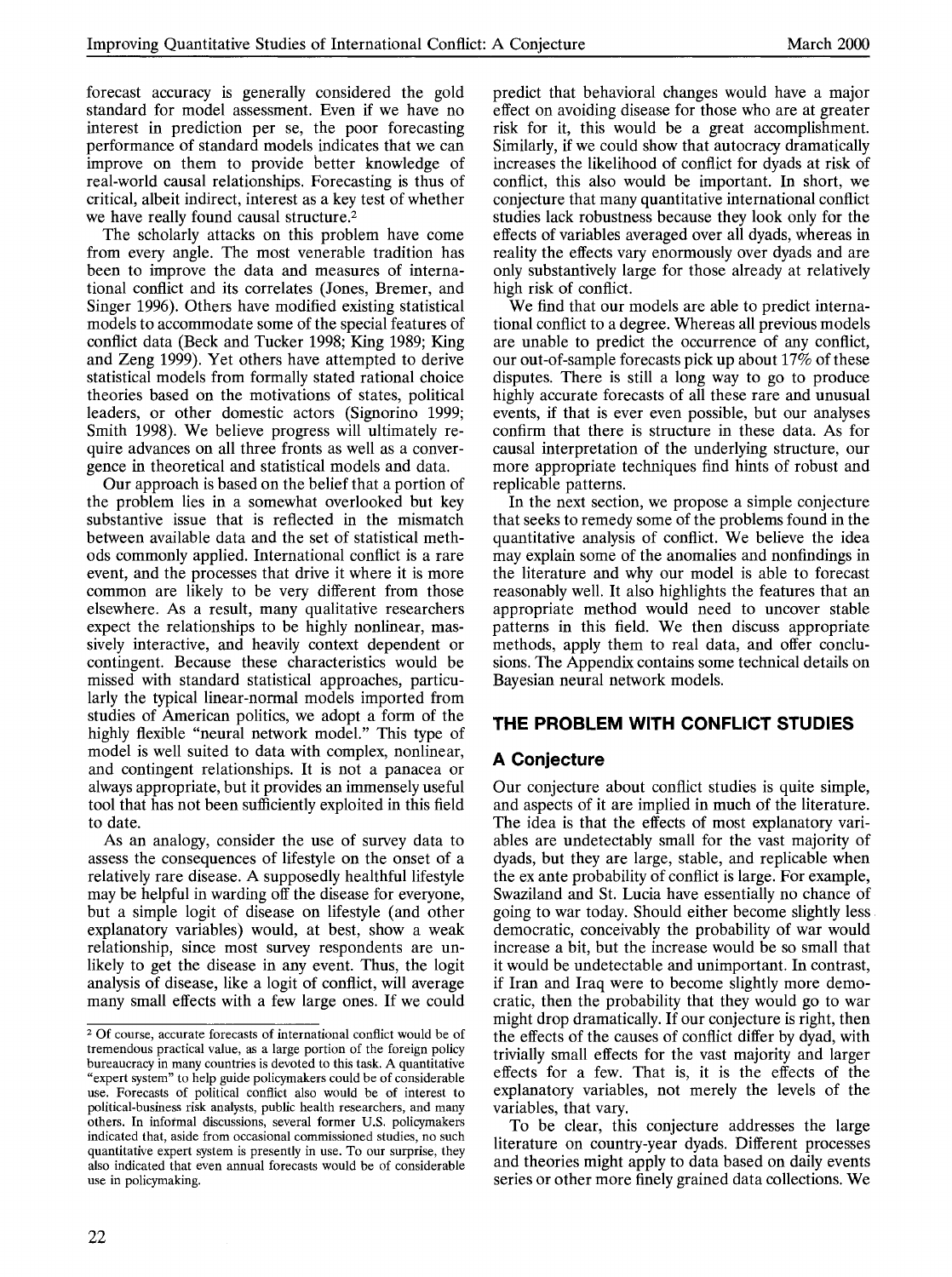do believe that our simple conjecture may help explain diverse features of the quantitative literature on the causes of international conflict. At the least, it appears to be consistent with several observable implications.

First, most scholars use statistical procedures that assume the effects of their explanatory variables are nearly the same for all dyads. (Some use interaction effects that allow more variation over the dyads, but the degree of variation represented is still quite limited.) The estimates these analyses produce are roughly the average of essentially zero effects for the vast majority of observations and larger effects for a tiny fraction of the cases. Unless the effect is enormous in the small set of dyads with a high ex ante probability of war, estimates from most analyses will appear very small or resemble random noise. Indeed, small to nonexistent and highly variable effects are dominant in the literature.

Second, when effects are huge in the dyads with high ex ante probability of war, the average over all the dyads is large enough to be detected reliably with most methods. (Nonetheless, the estimated effect would be too large for most dyads and far too small for a few.) Some uncontroversial variables in this at-risk subset of dyads include contiguity and time since the last war; indeed, these are among the few variables that often give reasonably robust results across specifications.

Third, if only a few observations have large effects, then small changes in the set of dyads included in a statistical analysis will sometimes have disproportionate effects on the results. This also appears true and may account for some of the apparent instability of results in the literature from article to article.

Fourth, a similar observable implication results from the strong priors most scholars derive from their considerable qualitative knowledge about the field. What can we expect to find when strong priors are combined with statistical methods that assume causal effects are the same for all dyads and when data have a low signal-to-noise ratio? We expect researchers to push their data analyses extremely hard in search of effects they believe are there but are difficult to find. Unfortunately, this would make the results differ from investigator to investigator, just as they seem to, since answers will depend very sensitively on otherwise minor coding decisions.

Fifth, some scholars make coding decisions that seem consistent with our conjecture when they discard all dyads but those deemed "politically relevant" or "at risk," in other words, those with a high ex ante probability of war.<sup>3</sup> If our hypothesis is correct, then these coding decisions are problematic methodologically. Such problems are often recognized by the authors, who have little choice but to put some restrictions on an otherwise endless data collection. The difficulty is that coding rules amount to dropping many cases without war and a few with war, which in some instances may generate two types of selection bias. (1) Intentional selection may bias the effect upward if the relevant population to which one is inferring is all dyads and otherwise may correctly increase the effect. (2) Except when the definition of "politically relevant" is clearly based on one of the explanatory variables (e.g., Maoz 1996), these rules also select on the dependent variable, which biases estimates of the probability of conflict. Whatever the goal of the inference, studies that address the problem by selecting cases in this way may give answers that are too small or too noisy, which appears to be the case throughout the literature. The results from these selection rules will be somewhat stronger than when using the entire data set but not as large as qualitative experts expect. Indeed, this seems to fit the literature.

Finally, if our conjecture is right, then the application of an appropriate statistical technique will confirm the existence of sizable and robust effects in the high ex ante probability of war dyads and tiny effects elsewhere. For many variables at least, the direction, magnitude, and nature of the large effects should not be wildly inconsistent with our qualitative knowledge of international relations, unless there is a clear reason. If this method indeed finds real features of the international system, rather than some idiosyncratic sample characteristics that result from our specification choices or coding rules, then out-of-sample forecasts ought to predict similar patterns in the next data set.

The first five of these observable implications of our conjecture are consistent with observations from the literature. Testing the sixth will occupy most of the rest of this article.

According to our idea, international conflict data differ from other rare events data sets in two ways. The effect of any single explanatory variable changes markedly as a function of changes in the other explanatory variables (that is, there are strong and complicated interactions), and the dependent variables are, in principle, powerful enough to predict whether conflict occurs if the appropriate model is used. Some other rare events data, such as in epidemiological studies of disease, may fit this description, but only if all these characteristics apply.4

#### **STATISTICAL MODELS OF INTERNATIONAL CONFLICT**

Relative to other types of data and processes studied in political science, international conflict data have some unusual characteristics. They are based on thousands of dyads (combinations of countries taken pairwise) or directed dyads (the actions of A toward B and of B toward A are separate observations in the same data set). Whether the universe of dyads should include only originators of conflict, all nations, or some group in between is by no means clear. Most outcome variables

<sup>&</sup>lt;sup>3</sup> See Bremer 1992 for this argument in its modern statistical guise and Richardson 1960 for some early intuition.

The leading alternative explanation for the problems in this field is that the data are so bad that it is impossible to discover patterns. Data problems clearly exist (e.g., Vasquez 1993), and may be more severe than in other fields, but they are not unique to international relations.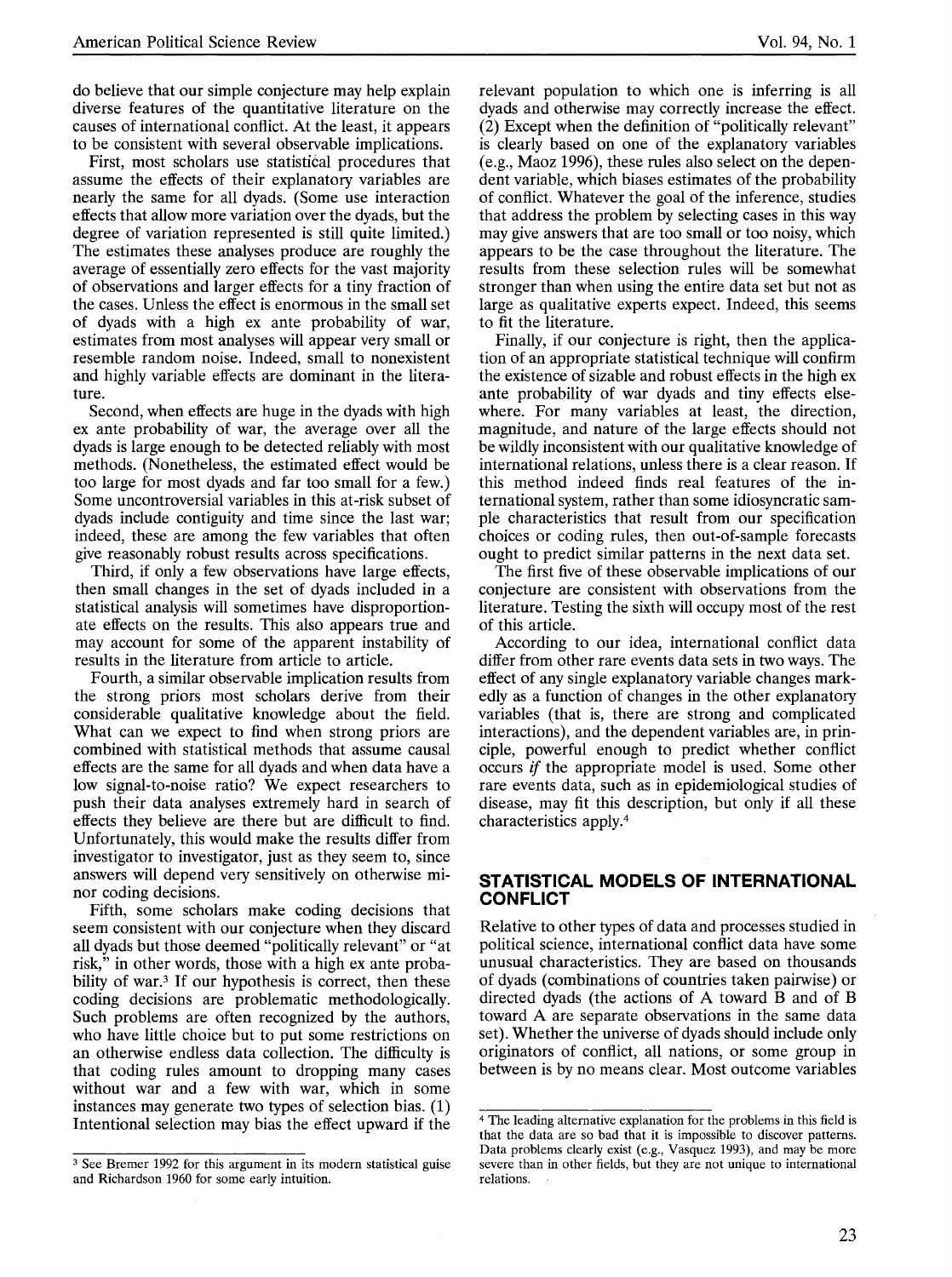are dichotomous. The data often concern rare events, with hundreds of times more 0's (peace) than 1's (conflict). Often the explanatory variables are neither dichotomous nor quite continuous, with distributions that are asymmetric or with multiple mass points (such

as at the end or midpoint). The indices often are necessarily complicated combinations of diverse measures. In addition, assuming our conjecture is correct, very small parts of very large data sets contain most of the interesting information.

The statistical method we introduce here is a version of a neural network model, first introduced to political scientists by Schrodt (1995) and Zeng (1999, 2000).5 There is an immense literature supporting this technique in engineering, computer science, statistics, psychology, linguistics, neuroscience, medicine, finance, and other fields. Neural network analysts have adopted an extensive and essentially unique terminology. The language is useful because it helps emphasize the rough analogies between these statistical models and some theoretical models of the way human brains may work. Using this language to describe concepts known to political scientists by other names can be counterproductive. Therefore, we introduce these models as straightfonvard generalizations of logistic models, which are the most commonly used statistical models of international conflict.

In the following subsections, we make the transition from logit to our neural network models. We examine various issues related to estimation, interpretation, and inference with our model, and we introduce the main ideas of Bayesian methods for neural networks adopted here. We also discuss several potential objections to neural networks.

#### **From Logit to Neural Networks**

Our dependent variable,  $Y_i$ , takes on a value of 1 if dyad  $i$  ( $i = 1, ..., N$ ) is engaged in an international conflict, 0 if it is at peace. If conflict and peace are coded as mutually exclusive and exhaustive (which we make true by definition), then a Bernoulli distribution fully describes this variable. The only parameter of a Bernoulli distribution is  $\pi_i$ , the probability of an international conflict. Let a vector of a constant term and k explanatory variables be denoted  $X_i = \{1, X_{1i},\}$  $X_{2i}, \ldots, X_{ki}\}.$ 

The next step is to specify the relationship between  $\pi_i$  and  $X_i$ . The simplest possibility is a linear function, which results in what is known as the linear probability model:

$$
Y_i \sim \text{Bernoulli}(\pi_i),
$$

$$
\pi_i = X_i \beta = \beta_0 + \beta_1 X_{1i} + \cdots + \beta_k X_{ki}, \qquad (1)
$$

where  $X_i\beta$  is merely a matrix expression for the linear relationship between  $\pi_i$  and  $X_i$ ,

$$
\pi_i = linear(X_i),
$$

and the  $(k + 1) \times 1$  vector  $\beta$  includes a constant term and  $k$  weights (or coefficients) on each of the  $k$ explanatory variables. The problem with the linear probability model is that it can generate impossible values of  $\pi_i$  (greater than 1 or less than 0), so even values within the correct range near the boundaries are questionable. Moreover, the full posterior distribution for  $\pi_i$  generated by the linear probability model never makes sense in any application because at least some density always falls outside the unit interval. These problems were known long ago, and the linear model was almost entirely supplanted by logit models when these became computationally feasible.

The logit model is similar to the linear probability model except for the functional form:

$$
Y_i \sim \text{Bernoulli}(\pi_i),
$$
  

$$
\pi_i = \text{logit}(X_i \beta) = \frac{1}{1 + e^{-X_i \beta}}.
$$
 (2)

The logit model maps the linear functional form  $X_i\beta$ , which can take on any value, into the [0,1] interval required for  $\pi_i$  by applying the logit function. The vast majority of analyses in conflict studies use some form of this method. For our purposes, it is important to recognize that the second line of equation 2 specifies the underlying probability of conflict,  $\pi_i$ , as a logit function of a linear function of  $X_i$ ,

$$
\pi_i = \text{logit}(\text{linear}(X_i)).
$$

The logit is thus a generalization of the linear probability model, created by adding an extra level of hierarchy. Our neural network model will generalize the logit by adding an additional level of hierarchy.

The logistic model in equation 2 improves on simple linear probability models by avoiding impossible probability values and assuming a more plausible relationship between the explanatory variables and the probability of an outcome. The effect of each explanatory variable varies across observations, however, and depends on the values of other explanatory variables only slightly more than does the linear model. These effects also depend only trivially on the ex ante probability of conflict (see Nagler 1991). One way to look at changes in the effects of explanatory variables is to examine the derivative of the probability  $\pi_i$  with respect to one of the explanatory variables, say,  $X_{1i}$ . For linear models this derivative is  $\beta_1$ , which is obviously constant. For logit models, the derivative is  $\pi_i(1 - \pi_i)\beta_1$ , which is better. But since  $\pi_i$  is within a small range above zero for all but a few observations (and, given the logit model's inflexibility, virtually all observations in practice), this is a highly restrictive and nearly constant

<sup>5</sup> General references on neural networks include Rumelhart et al. (1986), Muller and Reinhardt (1990), and Hertz, Krogh, and Palmer (1991). Detailed discussion of neural networks as statistical models can be found in, for example, Bishop (1995), Cheng and Titterington (1994), Kuan and White (1994), Ripley (1996), and White (1992). **A**  recent application in political science is Eisinga, Franses, and Van Dijk (1998), who estimate a constrained neural network model similar to a generalized additive model. While this application is completely different from our conjecture, it does show the great flexibility of neural nets and their applicability to many complicated data problems.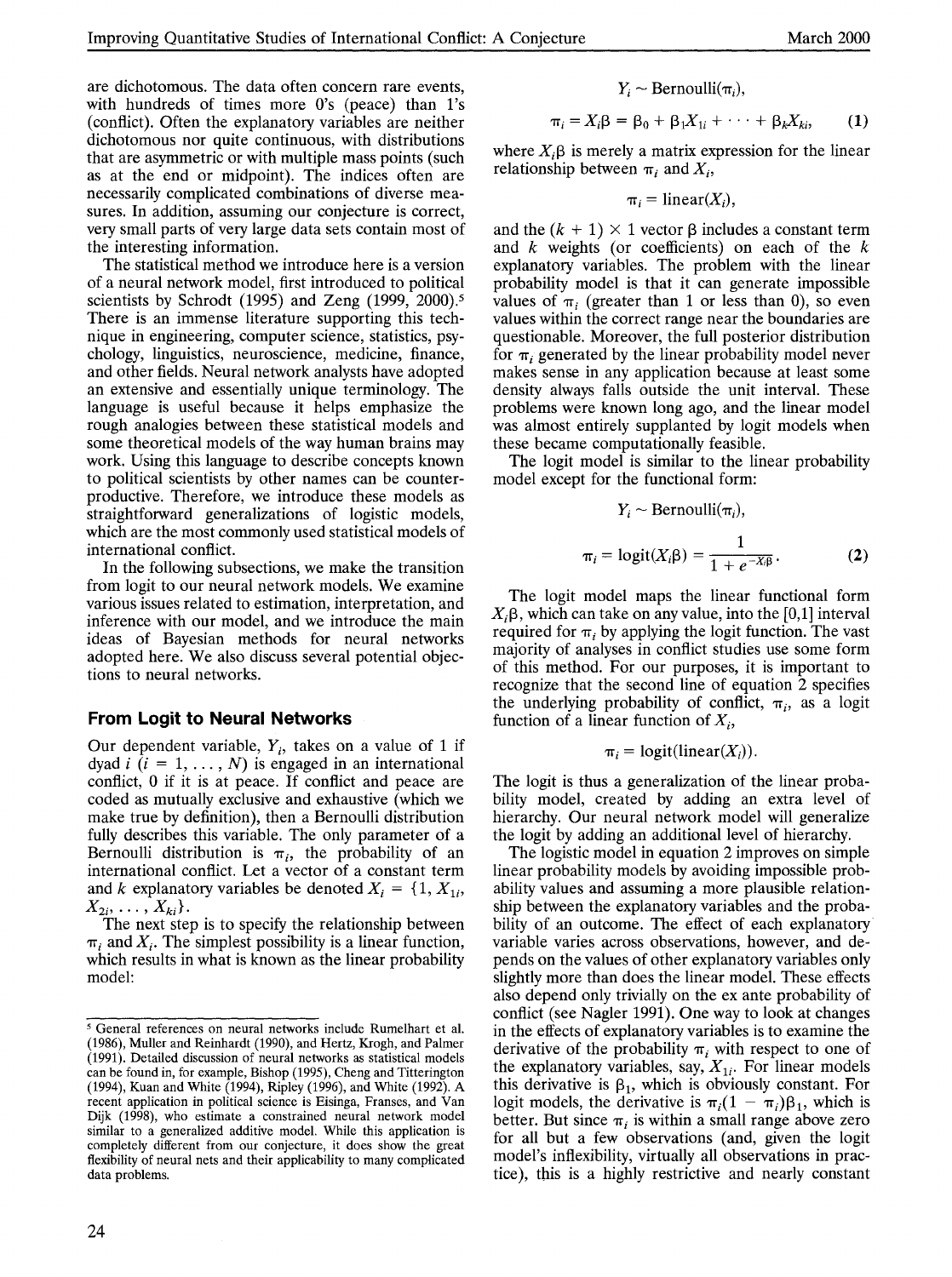specification. To avoid this weakness, two different types of generalizations might be considered, either of which would be an improvement, but neither of which is sufficient.

First, we might specify a random effects model. Instead of leaving  $\beta$  fixed at one set of values, as in equation 2, we could let it vary randomly over the observations in some form, such as  $\beta_i = \beta^* + \varepsilon_i$ . Although some assumption about randomness may be better than logit's more restrictive assumption of constant effects, our conjecture is not that the coefficients vary randomly across dyads; rather, they vary systematically with the ex ante probability of conflict as a function of complicated conjunctions of all the explanatory variables.

Second, standard interaction effects can be applied. For example, we might let the effect  $\beta_d$  of democracy  $X_{di}$  be a function of whether the states in the dyad are contiguous  $X_{ci}$ , by specifying, say,  $\beta_{di} = \gamma_0 + \gamma_c X_{ci}$ . Substituting this expression back into the second line of equation 2 produces an interaction effect that is easy to estimate: Merely include  $X_{di}X_{ci}$  as an additional variable in  $X_i$  and use any standard logit package. This strategy will work in some cases, but it requires a good deal of prior knowledge of the types of interactions to specify. If one does not have sufficiently detailed knowledge, then the number of interactions one would include generally would not be precisely estimable with available data. In fact, too many interaction terms can result in severe problems of numerical instability due to colinearity. In conflict data, massive interaction effects are suspected, most of which are concentrated in tiny areas of the parameter space. Standard interaction-based logit models are too restrictive, require too many interactive terms, and do not address the expected degree of nonlinearity.

Our preference for an approach to this problem is the massively interactive and highly nonlinear neural network model, in particular, the single hidden layer feed-forward perceptron. This biological language sounds complicated, but it can be expressed as a statistical model that is a straightforward generalization of the logit model.

Logit models use an "S-shaped" curve to approximate the relationship between the probability,  $\pi_i$ , and the explanatory variables,  $X_i$ . Imagine how much better the approximation could be if more than one such curve were used simultaneously, each with a different curvature and orientation; roughly speaking, that is what neural network models allow. In order to approximate the relationship between  $\pi_i$  and  $X_i$  with a set of M logit curves, we use a neural network model with the same distribution as but a different functional form from the logit and linear probability models:

$$
Y_i \sim \text{Bernoulli}(\pi_i),
$$
  
\n
$$
\pi_i = \text{logit}[\gamma_0 + \gamma_1 \text{logit}(X_i \beta_{(1)}) + \gamma_2 \text{logit}(X_i \beta_{(2)}) + \cdots
$$
  
\n
$$
+ \gamma_M \text{logit}(X_i \beta_{(M)})]. \tag{3}
$$

This neural network model is a type of discrete choice model that differs from the logit only in the shape of the curve. It is easiest to compare this relationship with the standard logit in the special case when  $M = 1$ , since the second and third lines of equation **3** are then just a logit function of a linear function of a logit function of a linear function:

$$
\pi_i = \text{logit}(\text{linear}(\text{logit}(\text{linear}(X_i))))
$$

The larger the value chosen for  $M$  (known in the literature as the number of "hidden neurons," but of course nothing is hidden), the more logit curves are used at the third level of generalization and, as a result, the larger variety of shapes the entire expression can approximate.

To be more specific,  $\beta$  in the logit model in equation 2 is a  $(k + 1) \times 1$  vector of effect parameters (corresponding to a constant term and the weights on the  $k$  explanatory variables). After the  $\beta$ 's are multiplied by their respective  $X_i$ 's and summed up, logit  $(X_i\beta)$  is then one number, which we also label  $\pi_i$ . In contrast, the  $\beta_{(1)}, \ldots, \beta_{(M)}$  parameters in the second and third lines of equation 3 are *each*  $(k + 1) \times 1$ vectors, so that each expresses a different weighting of the  $k$  explanatory variables. Then the logit function is applied to each of the different weighting schemes  $X_i\beta_{(1)}, \ldots, X_i\beta_{(M)}$  to yield a set of M numbers:  $logit(X_i\beta_{(1)}), \ldots$ , logit $(X_i\beta_{(M)})$ . A weighted sum of these M numbers is taken (with the  $\gamma$ 's as adjustable weights in this linear expression), and the logit is taken one final time to make sure that the entire expression yields a number for  $\pi_i$ , that is between 0 and 1. The result is, as we shall see below, a remarkably flexible functional form.

Neural networks meet the needs of conflict research because they allow the effect of each explanatory variable to differ markedly over the dyads, as required by our conjecture about international conflict. As in the case of linear probability and logit models, this can be made clear by examining the partial derivatives of  $\pi_i$ with respect to the independent variables. After some straightforward calculus, this yields

$$
\frac{\partial \pi_i}{\partial X_{ih}} = \pi_i (1 - \pi_i) \sum_{j=1}^{M} \gamma_j \beta_{(j)h} \text{logit}(X_i \beta_{(j)})
$$

$$
\times [1 - \text{logit}(X_i \beta_{(j)})],
$$

where *h* indexes explanatory variable *h* in  $X_i$  and element *h* in  $\beta_i$ . From this expression, it is clear that our neural network model allows much more range in the marginal effects of independent variables across dyads than do the linear probability or logit models: The effect varies not only with  $\pi_i$  across dyads but also with  $X_i$  and all the logit curves. Although each element in the summation is limited in size, the combination of all the terms can produce wide differences.

More generally, what makes neural network models attractive as statistical models is that they provide a class of functional forms that can approximate *any*  hypothetical relationship between  $\pi_i$  and  $X_i$ , given a large enough choice for the number of logit functions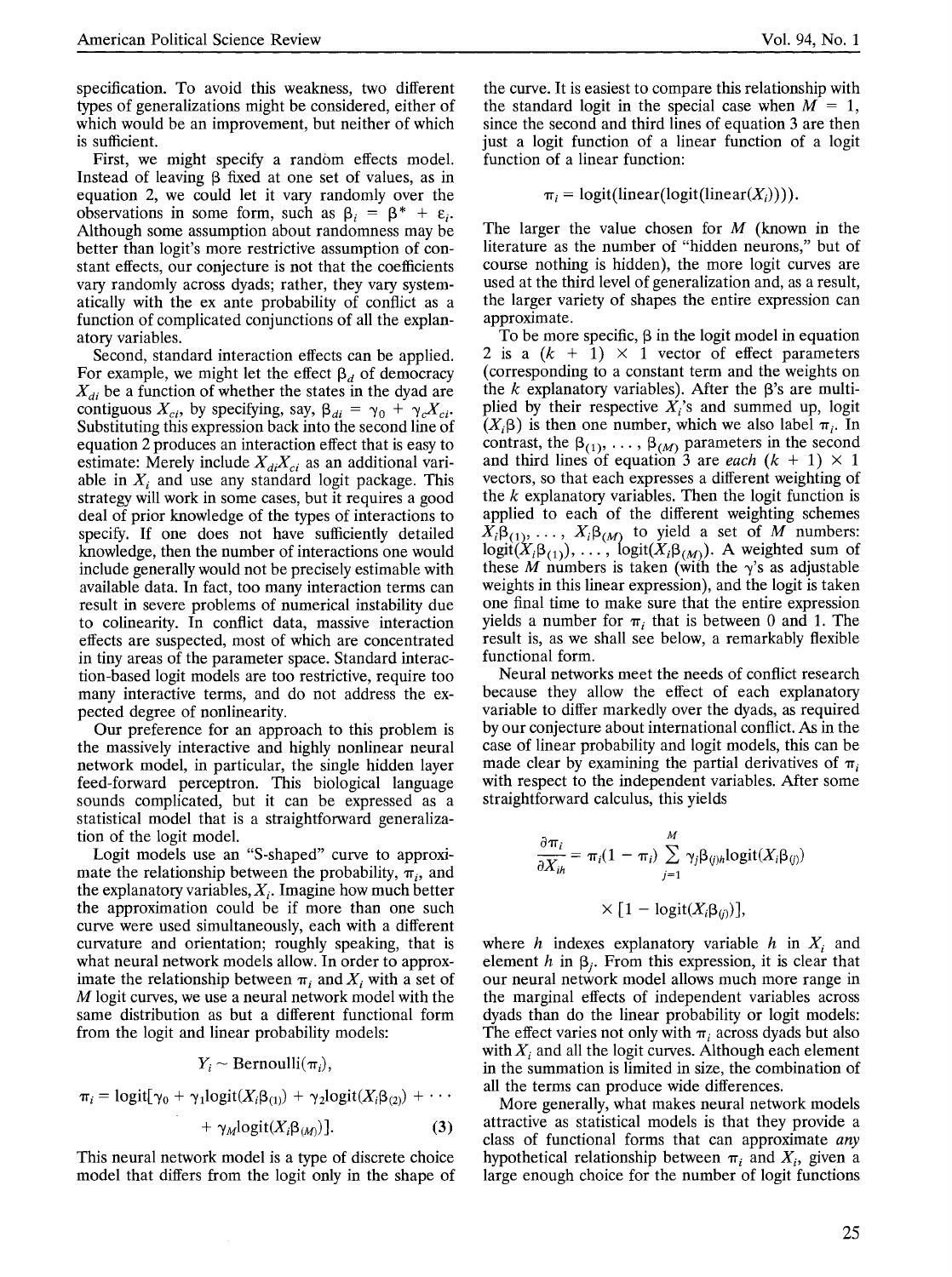$M$  (Hornik 1990; White 1992, 12-28).<sup>6</sup> Although the functional form in equation 3 has a fair number of adjustable parameters  $(M(k + 2) + 1)$ , in comparison to other flexible functions that also have general approximation capabilities, such as those based on polynomial spline or trigonometric functions (e.g., Gallant 1981), neural networks normally require far fewer parameters to model the same level of complexity (Barron 1993). They are often described as occupying a middle range between standard parametric models, with a small number of parameters, and nonparametric models, with almost infinite flexibility (Ripley 1996). Neural networks allow for a wide variability of marginal effects, and their flexibility and general approximation capabilities far outperform standard logitbased interaction models.

Is there a middle ground between the simple logit model and the more complicated neural network approach? One possibility is generalized additive models (GAMs), which are more flexible than logit because they permit nonmonotonicities in the probability of a conflict, but they do not allow relationships as rich as neural networks because most interactions are disallowed (Beck and Jackrnan 1998). Our extensive experiments with these and other approaches caused us to conclude that only neural network models capture the full nature of the substantive relationships in these data. Of course, one could go even farther, toward more flexible relationships, such as through the use of nonparametric methods. Perhaps future researchers will find some of these techniques appropriate, but to date we have not found that the additional flexibility is warranted. Finally, we do not believe that neural network models should in all cases replace logit models in quantitative studies of international conflict, but our results seem to indicate they have a place in the toolkit of international relations researchers. Further work is needed to build theories based on the structure uncovered, and other research may indeed discover more parsimonious methods.

## **Issues in Neural Network Modeling**

The use of neural networks involves the same issues of model selection, estimation, interpretation, and inference as for any other statistical model. Some of these issues are more common in models with flexible functional forms, like ours, and so demand special attention. For example, in equation **3,** how do we choose the size of  $M$ ? How do we compare results from the different models? For a given model, how are the parameter values determined? How are they interpreted? How does statistical inference proceed, and how do we handle uncertainty?

Recent developments in Bayesian methods for neural networks allow disciplined treatment of each of these questions. We adopt the Bayesian framework with normal approximation (MacKay 1992a, 1992b, 1992c, 1994), which is discussed in the Appendix. Here we highlight some of its basic ideas in connection with the questions raised above.

The central feature of the Bayesian approach is to treat everything as probabilistic. Hence, instead of estimating the "true" values of some fixed parameters, we look for their posterior distributions given the data. Model building and inference is then a process of updating our beliefs about the world using the information we receive from empirical data. In the normal approximation framework for neural networks, we assume normal prior distributions for the parameters  $\beta$ and  $\gamma$  that are centered on zero; that is, we believe it more likely that the parameters take smaller values than larger ones. This prior merely reflects the common belief that a certain degree of "smoothness" in the underlying data-generating function is likely (smaller parameter values result in smoother functions, since the logit transformation is flattened as the parameter values decrease). We then apply Bayes's theorem to evaluate the posterior distribution of the parameters used to evaluate the predictive distribution of the dependent variable (by integrating out the parameters). For complex functions like neural networks, there are no analytical solutions for the integration, and Monte Carlo methods of sampling the distribution are computationally very burdensome. Hence, we follow MacKay (1994) and approximate various intermediate distributions with normals, since they are analytically easy to treat and simple to sample (see the Appendix). This enables us to arrive at the posterior probability of  $\pi_i$ , given our data.

*How to Select M and Avoid Overfitting.* In conventional (non-Bayesian) neural networks, selection of M, the number of logit curves, is an important issue, as too large  $M$  can cause "overfitting." Overfitting is a danger with any statistical model, but especially so for very flexible forms. A model that is too flexible picks up idiosyncrasies unique to a particular data set rather than the structural features of the world that pertain to out-of-sample data. The danger is always real, and many attempts have been made to develop procedures that protect against it. Of course, "underfitting" (or missing relationships of interest) is a danger as well, so there is good reason to think that  $M > 1$ .

In the Bayesian framework, the presence of smooth priors for the parameters significantly alleviates the problem of overfitting. Instead of searching for the set of parameter values that maximize the model performance on the training data, we look instead for solutions that at the same time punish model complexity. More important (in principle at least), in the Bayesian paradigm no single model is *the* correct one. Rather, because each alternative is correct with some probability, different models can be compared by examining the

The large variety of neural network models includes many that are even more general than equation 3, as they allow additional levels of hierarchy, stacking functions within functions, and feed-backward effects (as in the so-called recurrent neural networks [Holland 19981, which are appropriate for modeling time series data). In addition, one can choose functions other than logit or even mix several different functions in the same analysis. Neural network models also can be used with stochastic components other than Bernoulli to model different types of dependent variables.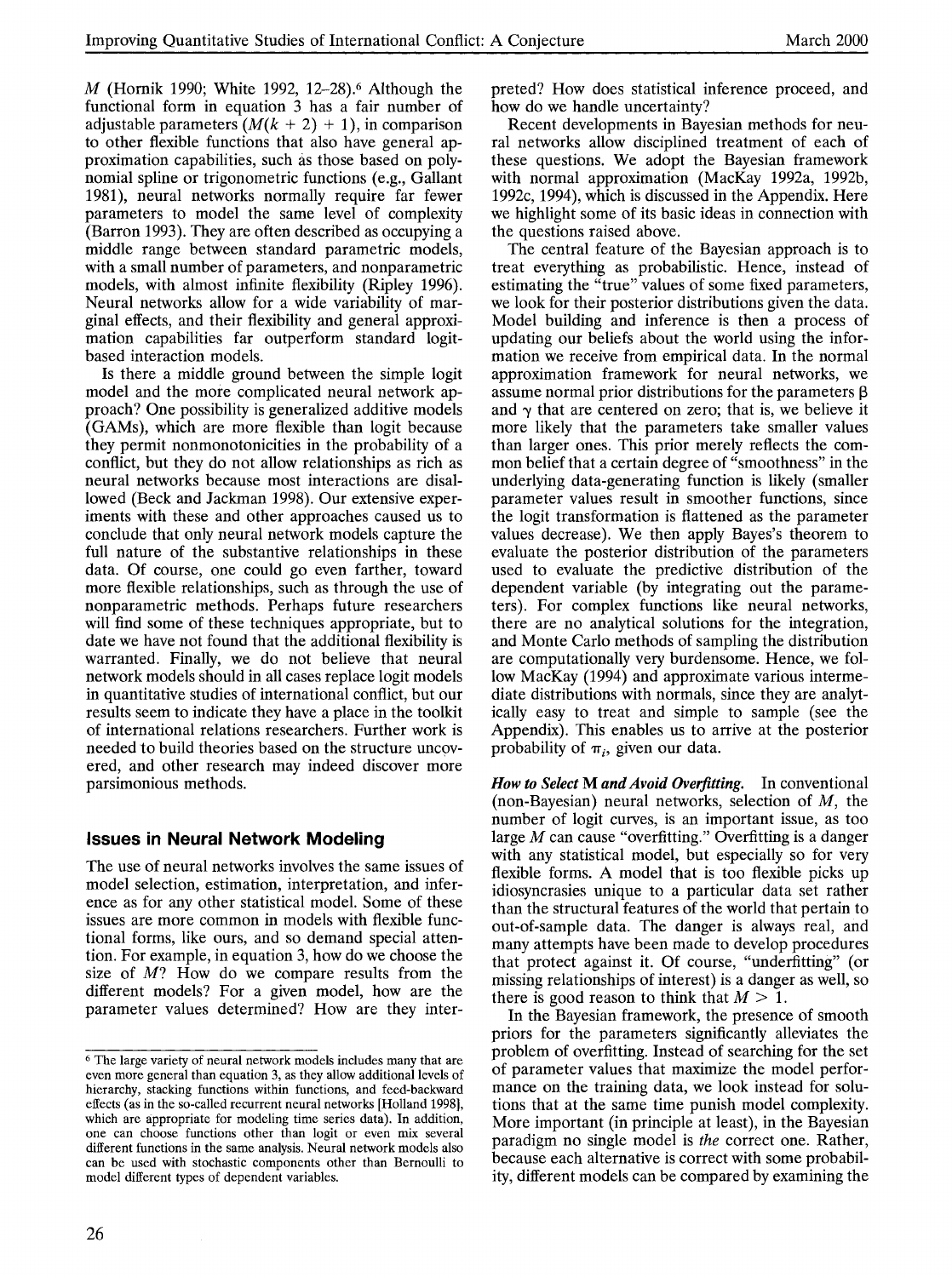measures of evidence for them.7 In practice, however, there is a fairly straightforward test of whether one is finding structure or overfitting ephemera. The procedure is to set aside a portion of the data as a "test set," fit the model to the remaining data (the "training set"), and see whether the forecasts hold up.8 Because there is always the tendency to iterate back and forth between fitting models to the training set and verifying the model in the test set, we set aside two test sets, the second of which we did not consult until all exploratory work was completed. This second test set was used only to compare the performance of the chosen neural network specification and the corresponding logit specification.

*Interpretation.* The neural network literature is concerned almost exclusively with pattern recognition and forecasting, and the issue of interpreting the effect of the explanatory variables on  $\pi_i$  has not received much attention. In political science research, however, interpretation of causal effects is equally critical. The problem is that the functional form is so flexible, and the estimated relationships between  $\pi_i$  and  $X_i$  can be so complicated, that the parameters  $(\beta_{(1)}, \ldots, \beta_{(M)})$  and  $\gamma_0, \ldots, \gamma_M$ ) are almost impossible to interpret directly. We have created a graphical device that enables us to produce highly interpretable results. For example, we can plot the expected value of (and confidence intervals for) the probability of conflict by one or two explanatory variables, while holding the remainder constant at chosen values. Of course, since neural networks allow estimation of different effects for different observations, the values held constant are critical features of interpretation. The identical methods can be used with regression models but are not needed because the effect parameters are constant, and so the whole functional relationship can be easily summarized with a single number. We elaborate on these methods of interpretation later.

Of course, in practice, interpretation is a problem for any statistical model beyond the very simple linear additive setup. That is why we introduce several graphical procedures for interpreting the results of neural networks.

#### **Possible Objections to Neural Networks**

Neural networks come with considerable baggage; some criticism is deserved, some not. Before going into

a detailed analysis using neural nets in the study of conflict, it would be helpful to put to rest a few issues that may come to mind when the term "neural networks" is used.

First, neural networks are sometimes treated as a black box for classifying very complex data patterns in the absence of theory (e.g., handwriting recognition). In contrast, we hypothesize that for international conflict data there are massive nonlinear interactive effects, and only the confluence of many causal factors leads to a nontrivial increase in the probability of war. This allows us to interpret the output of the model in a way that is useful for the international relations scholar, not simply as a black box that does a good job of classifying which observations are more or less likely to be conflictual.

Second, why neural networks? Would simpler and more well-known interactive methods work better? The answer is no. Linear or logit models can include multiplicative interactions, but these have not worked well in practice. Even bivariate multiplicative interactions have not performed well because of multicolinearity. Our evidence indicates that interactions in international conflict are considerably complicated. We need a method that can deal with massively nonadditive interactions, not one that can be grudgingly "tricked" into allowing for a few simple interactions.

Third, early research in neural networks stressed nonstatistical pattern recognition, but we rely on more recent work that puts neural networks on a firm statistical foundation. We use more complex variants of well-known statistical models, and they come with all the standard apparatus for validating and comparing models and avoiding unnecessarily complex specifications. If our conjecture is false, and simple logit performs as well as complex neural net models, then the in-sample and especially the out-of-sample forecasts will clearly indicate this. The statistical basis of our work means we need not fear that neural nets are just very good at picking up in-sample idiosyncrasies in the data.<sup>9</sup>

Fourth, we guard against overfitting by relying extensively on out-of-sample forecasts to validate our models. If neural nets do not detect "real" properties of conflict data, merely idiosyncratic patterns, then they will yield good in-sample but poor out-of-sample forecasts. Many of the problems associated with early nonstatistical neural network models can be avoided by using only models with a firm statistical basis and then evaluating the performance of all models with out-ofsample forecasts.

In brief, neural nets have a venerable history with

There are theoretical results that can help with overfitting. For example, Neal (1996) proves that a Bayesian neural network can use an infinite number of logit curves without causing improper behavior in the output function, provided that the prior variances are properly scaled. He suggests one should choose the most complicated model that is computationally feasible (the largest possible  $\overline{M}$ ) and scale the variance of the priors so that it is related to model complexity. This way, one has a model capable of extracting as much information as possible, but the data are taxed to the same degree. Unfortunately, this requires use of extremely time-consuming computational algorithms, as discussed in the Appendix.

Validation with training and test sets can be improved in theory with such techniques as cross-validation, which breaks the data set into all possible splits. In practice, most users keep a single test set aside.

**<sup>9</sup>**The simple logit is not formally nested within the neural nets we use, but in the data analysis presented below, the forecasting performance of the neural network is so overwhelmingly superior that any criteria for discriminating between nonnested alternatives would clearly choose it over the logit. This does not imply the choice of neural network specification, or any other statistical specification, is a purely mechanical task. Art is involved in any model choice, and no less so in the choice of a particular neural net specification. But the out-of-sample forecast test guards against being "too artful."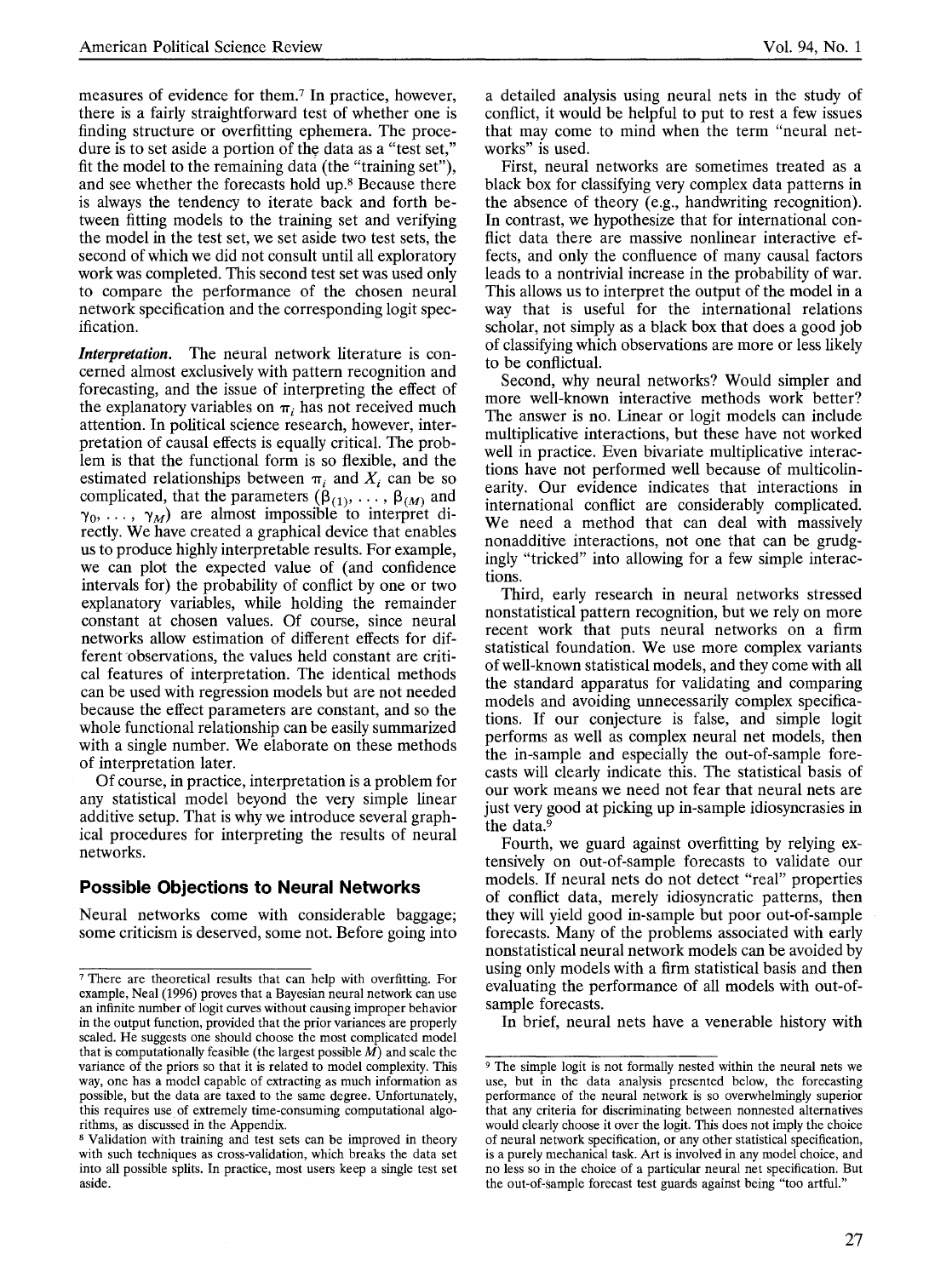numerous success stories. Many criticisms apply to the early nonstatistical variants. Modern neural nets are as firm a part of statistics as are its simpler variants, starting with the logit. As long. as we use techniques that allow empirical work to discern whether the additional complexity is both necessary and useful, there should be no reason to fear and much to gain from the newer, more sophisticated, methods.

#### **FORECASTING AND EXPLAINING POSTWAR CONFLICT**

In this section we discuss the data and model, forecasting performance, and causal structure in the model results.

## **Data and Model**

In order to test our conjecture, we use the standard dyad-year design, with the same data and variables employed repeatedly in the scholarly literature. This eliminates the possibility that the improved performance of our model is due to better data. For similar reasons, we limit ourselves to politically relevant dyads (PRDs), that is, pairs of essentially contiguous states or with at least one major power, on the grounds that non-PRDs are unlikely to engage in militarized conflict. We thus focus on the harder test of finding variable effects among this more selected homogeneous set of dyads.

Specifically, we use data compiled by Richard Tucker (1997) from a variety of sources.<sup>10</sup> The set contains 23,529 dyad-years between 1947 and 1989. The dependent variable is coded one for dyad-years with a new "militarized interstate dispute" (MID), zero otherwise (Gochman and Maoz 1984; Jones, Bremer, and Singer 1996), with years of MID after onset dropped. MIDs are rare, occurring in only 976 (4.1%) of dyad-years.

The explanatory variables include dummies for whether the dyad contains geographically contiguous countries (Contiguous) and is allied in defense pacts, neutrality pacts, or ententes (Ally). The similarity of state preferences between two partners (Similarity) is measured, as usual, by the resemblance in their alliance portfolios. The similarity data we use here are from Tucker (1999) and are based on a measure developed by Signorino and Ritter (1999); the measure runs from  $-1$  to 1, where 1 indicates maximal alliance portfolio similarity. The imbalance of power within the dyad (Asymmetry) is measured by the Ray and Singer (1973) index of relative capabilities of the dyadic partners. It is continuous, ranging from 0 to 1; 1 indicates that all military capability is held by one partner, whereas 0 indicates an exact division between the two.

The key variable in many conflict studies is the degree of democratization of the dyad. We use a slightly updated measure from the Polity I11 (Jaggers and Gurr 1996) data set. As is common, we measure each partner's democracy by the difference between its "democracy~' and "autocracy" scores. This differenced measure ranges from  $-10$  (extreme autocracy) to  $+10$ (maximal democracy). Conflict scholars have debated about the proper way to construct a single dyadic democracy index from the two measured democracy scores, but it is easy enough to enter both (Dem a and Dem b) into the analysis.<sup>11</sup>

Finally, we use the number of years since the last conflict (Peace Years) as a measure of temporal dependence (Beck, Katz, and Tucker 1998). This variable controls for the possibility that conflict is more likely to erupt after previous disputes than after a long period of peace. As Beck, Katz, and Tucker show, the addition of this variable turns an ordinary logit analysis into a grouped proportional hazard model.12

We divided the data into an in-sample training set, 1947-85, which we use to fit the model, and a test/ validation set, 1986-89, which was used only once to evaluate the forecasts. We fit the neural network model in equation 3 to the training set. Without looking at the test set, we experimented with setting  $M$  to various values. We did this by putting aside different portions of the 1947–85 data and trying different values of  $M$  (in the spirit of cross-validation). Only after we completed this testing did we look at the 1986-89 data.13 We also fit a standard logit model to the training set for comparison.

We found that an *M* set around 25 provided about the right level of flexibility and predictability for our data (see the Appendix). This seemingly large value is counterbalanced by our priors, which favor small values for all parameters. This means the model in total is a very flexible functional form that heavily favors smooth curves with few bends. Deviations from this smoothness only occur when the data provide clear evidence to the contrary. That is, unlike logit models and other low-dimensional parametric forms, when the data speak loudly enough, the fit responds.

<sup>&</sup>lt;sup>10</sup> The measures are more fully described in the Appendix. The data set is archived on the APSR web site.

**l1** For each observation, we randomly assign A to one dyadic partner and B to the other, which is consistent with the hypothesized symmetric effect (and confirmed by our empirical analyses). The traditional approach of creating a single index similarly treats the two countries as symmetric and exchangeable. For simplicity of presentation, we chose not to do this for asymmetry as well, although it would be a reasonable approach to explore.

l2 For most complicated maximum likelihood models, such as for duration or count data, neural nets can be used to replace the simple specification that the underlying mean is a linear function of the data with one that the mean is a massively interactive function of the data. **As** of now, no off-the-shelf software can do this, but programming these more complicated models is straightfonvard if nontrivial. We focus here only on the binary outcome case.

**l3** The 1947-85 data were randomly divided into training and test sets of equal size. The random split was possible because the peace years variable induced conditional temporal independence. **As** a further check on the choice of  $M$ , the pre-1986 data were split again, and the choice of M was rechecked and validated with the new test set. We chose to do final validation on the data split temporally, that is, the last four years of the data set, to provide a tougher test for the neural net forecasts. The use of this hold-out set also makes our validation look more like a true forecasting exercise.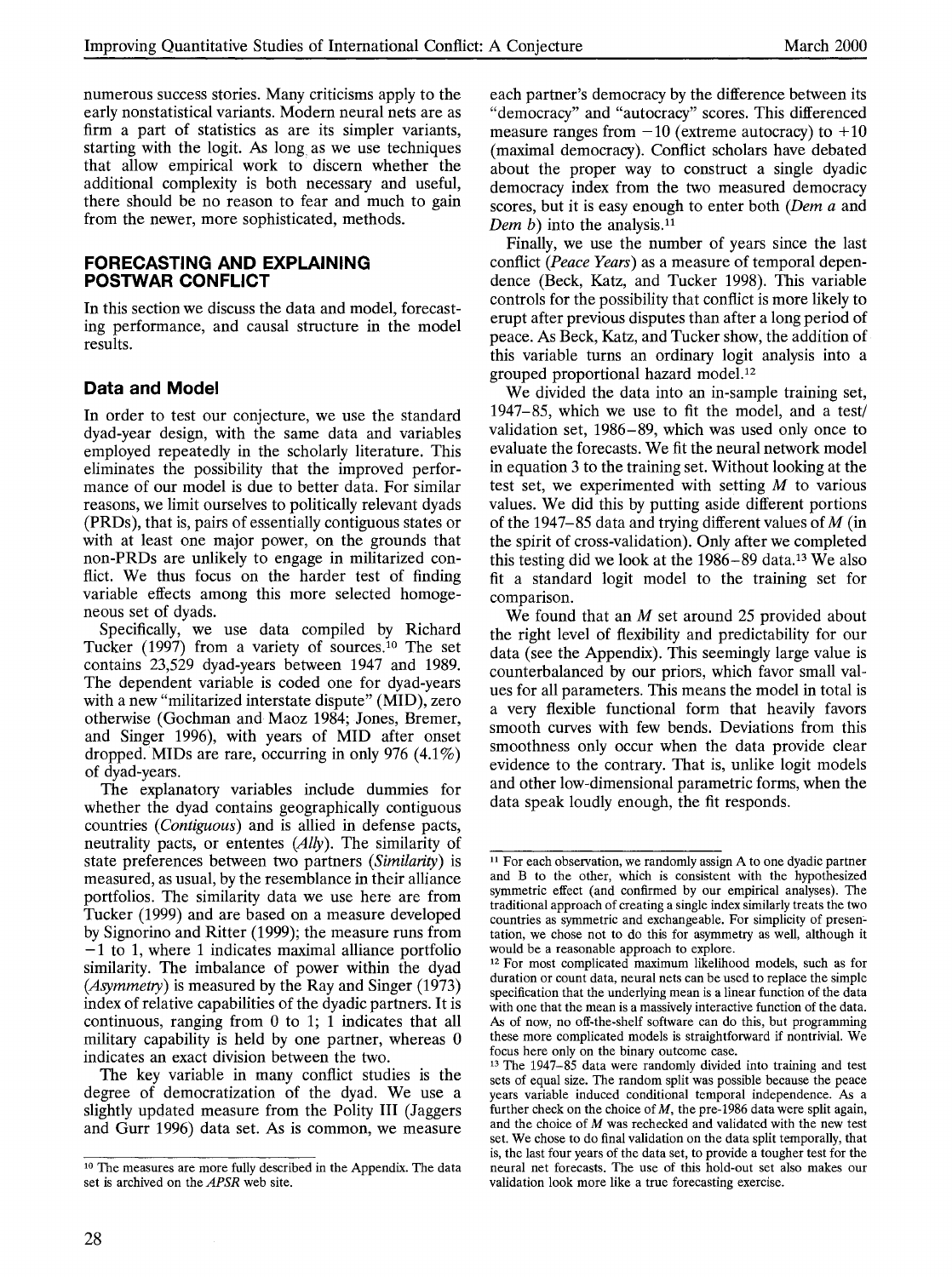| Year    | Conflict: % Correct |      | <b>Number</b> | Peace: % Correct |       | Number |
|---------|---------------------|------|---------------|------------------|-------|--------|
|         | Logit               | NΝ   | of 1s         | Logit            | ΝN    | of 0s  |
| 1947-85 |                     | 25.3 | 892           | 100              | 99.58 | 20,155 |
| 1986    |                     | 18.5 | 27            | 100              | 99.83 | 584    |
| 1987    |                     | 14.3 | 28            | 100              | 98.98 | 587    |
| 1988    |                     | 23.1 | 13            | 100              | 99.34 | 609    |
| 1989    |                     | 12.5 | 16            | 100              | 99.51 | 618    |
| 1986–89 |                     | 16.7 | 84            | 100              | 99.42 | 2,398  |
| Total   |                     | 24.6 | 976           | 100              | 99.57 | 22,553 |

|  | TABLE 1. Logit and Neural Network Forecasting Performance |  |
|--|-----------------------------------------------------------|--|
|  |                                                           |  |

## **Forecasts**

Table 1 gives one view of the comparative forecasting performance of the logit and neural network (NN) models. In the table, we divide the forecasts into conflict (1) and peace (0). The left-hand portion reports success at forecasting conflict when it occurred, and the righthand portion gives success at forecasting no conflict when there was none. As is clear, since the logit model never forecasts that a conflict will occur in any one dyad (i.e., the probability never reaches 0.50), it forecasts incorrectly for all the cases of conflict and correctly for all the cases of peace.14 This is no great success, of course, since the optimistic claim that conflict will never occur is correct 96% of the time!

The table indicates that the neural network model performs substantially better than the logit, using the identical set of explanatory variables. It is nearly as good as the logit at predicting peace, with all probabilities exceeding 99% correct. More important, when military conflict occurs, the neural network model makes a successful forecast 16.7% of the time. This is not high in an absolute sense, but it is much better than the logit success rate of zero. Given the high costs of military conflict and the tremendous benefits of knowing ahead of time when a war will occur, this improved forecasting performance could be of significant policy value. More significant, from our perspective, is that the model's forecasting performance confirms a durable causal structure. The relatively high percentage of successful predictions is within a reasonably narrow range, from 12.5% to 23.1%, for each of the four out-of-sample years, which further confirms the overall result with separate, although not independent, observable implications. Furthermore, most of these figures are lower than their fit to the training set, which is as it should be if we expect not only structure but also change in the real world. The model predicts 25.3% of conflicts correctly in-sample but only 16.7% correctly out-of-sample, which indicates either slight overfitting (the difference is just outside the 95% confidence interval) or change in the real world after 1985.15

Table 1 demonstrates that the neural network model discriminates far better than the logit model by assigning very different probabilities of international conflict to the available dyads. It does not indicate whether either model's probability values are correct except for above and below the 0.50 mark. For example, if we observe 1,000 dyads with a 0.10 probability of going to war, none of these individual pairs would be predicted to fight, but we would expect to see 100 wars from somewhere in the set. We now evaluate the extent to which the two model's predictions have this desirable characteristic.

We begin by computing predicted probabilities for each dyad from the logit and neural network models. We then sort these into bins of  $0.1$  width:  $[0, 0.1)$ ,  $[0.1, 0.1]$  $(0.2), \ldots, [0.9, 1]$ . Within each bin, we compute the mean predicted probability (which presumably will be near its respective midpoint) as well as the observed fraction of 1s in each bin. We compare the two to check the fit of the model in the training set and to evaluate the forecasts in the test set. Figure 1 plots these numbers for both statistical models.

The in-sample graph in Figure 1 shows that the predicted probabilities and observed fraction of conflict match fairly closely for the neural network model. The logit model is reasonably close as well when the mean probability is 0.25 or less, but it does much worse for higher (i.e., more interesting) predicted probabilities. This is especially important from our perspective: The logit model not only predicts peace breaking out all over but also becomes more inaccurate as the probability of conflict increases, even though these cases are very rare.16 In contrast,

**l4** If the costs of misclassifying wars versus peace differ, then decision theory indicates that one should merely change the threshold of prediction from the 0.50 that is used here and in virtually all the literature. But that would merely increase the predictions of 1 and correspondingly decrease the predictions of 0 with no other changes in the statistical model and/or interpretation, so we retain the traditional 0.50 cutoff. Figure 1, below, demonstrates that the neural net, but not the logit, fits well for any chosen threshold. The 0.50 threshold seems the most appropriate to us, but none of our comparisons depend on it, and there is no choice of threshold that would make the logit's performance close to the performance of the neural net.

<sup>&</sup>lt;sup>15</sup> The logit model is the standard in international relations, but it is interesting to compare our results to that of a GAM. Using identical explanatory variables, the GAM forecast slightly better than logit but much worse than a neural network. Using the same comparisons as in Table 1, the GAM correctly predicted 5.6% of all in-sample disputes (and 99.9% of all nondisputes). Similarly, the GAM equivalent of Figure 1 showed performance that was slightly better than the logit but much worse than the neural network.

<sup>&</sup>lt;sup>16</sup> The one possible exception is the last mean probability bin for the logit, which has very few observations, so the fraction of conflicts has much higher sampling variability. (We chose not to add error bars for each point so that the graphs are easier to read; the precision with which each point is estimated is higher at the left than the right of the graph.)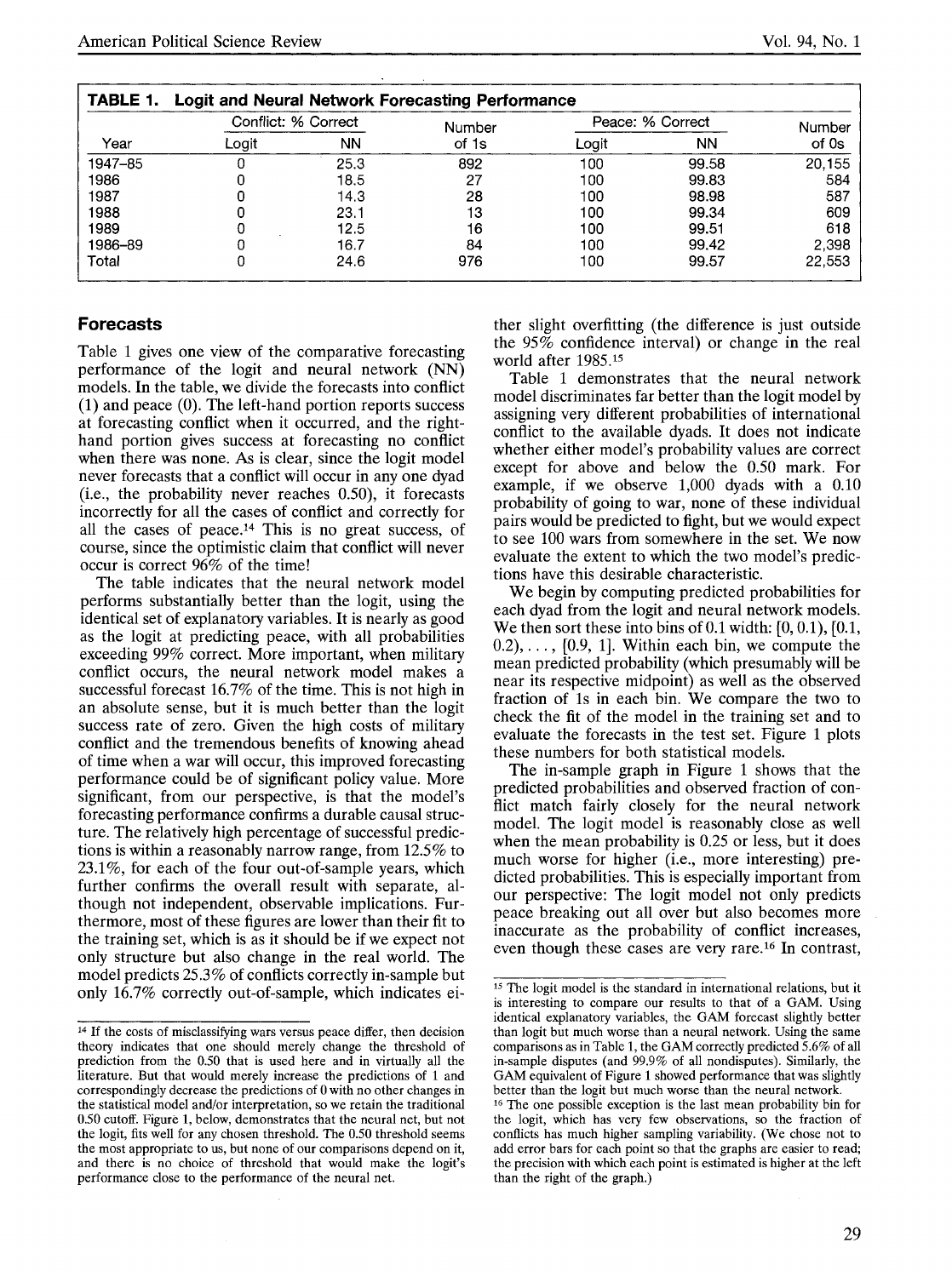

predictions exist for much higher probability bins than logit predictions.

when the neural network model gives a probability, it is a reasonably accurate assessment of the odds of a conflict occurring within the sample. Of course, an equally important difference between the two models is the much more acute discriminatory power of the neural network model, which we can see because the logit never yields any predicted probability of conflict above 0.50.

Whereas the in-sample graph in Figure 1 evaluates the fit of the two models to the same data, the out-of-sample graph uses the same technique to evaluate forecasting success. Again, there is a reasonably close correspondence between the estimated probabilities and observed fraction of conflict for both models. They track each other very well for the lower probability bins, indicating the same high level of success. (The fact that the logit model did not fit well to the last two points in-sample but did fit the out-of-sample plot seems to be a lucky coincidence.) More interesting is that whereas the logit model has no forecasts in the high-probability region, the neural network model tracks the observed fractions reasonably well even for the sparsely populated high probability bins. One possible problem is the noticeable overestimation of conflict for the neural network model in this high-probability region (which indicates that our forecasts could be improved), but the observed numbers are both fairly small and not that far off.

We believe these forecasts are quite solid, and although many uncertainties remain, they seem to be far better than any previously produced. They are also more accurate than many scholars thought would be possible. This clearly indicates that the neural net model we use is superior to the logit model in our data.

## **Causal Structure**

We believe our model reveals clear evidence of structure in international conflict data. This evidence is consistent with that predicted by our conjecture about models of conflict.

To interpret the results, we created what we call marginal effect graphs that plot the probability of conflict by one explanatory variable, holding all the others constant at a designated value. Since our conjecture about conflict studies holds that the effect of most variables will be larger (i.e., more discriminating) when the ex ante probability of war is greater, we hold constant the other variables at two values: high and low probability of conflict. (For simplicity, we compute these by the median of each explanatory variable among observations, where  $Y = 1$  and  $Y =$ 0, respectively.)

Figure 2 presents these graphs for the logit and neural network model for each of the explanatory variables except democracy (which we will discuss separately). The low and high controls for the logit model appear in columns one and three, and for the neural nets these are given in columns two and four. Each explanatory variable appears in a separate row; the vertical lines on the graph are one-standard-error bars surrounding the predicted probability. (Examining results as we do, by grouping dyads according to the ex ante probability of conflict, creates no selection bias, nor does selecting cases based on the probability of conflict, because the analysis has already been conducted with all dyads.)

Substantively, the neural network analysis in Figure 2 shows a few similarities to conventional logit analysis, but it also demonstrates features consistent with our conjecture. As can be seen by comparing the first and third columns, logit analysis allows for greater effects of the explanatory variables when the ex ante probability of conflict is high, but the differences are small, and virtually all the logit effects are substantively small. Even in the high ex ante case (column 3), only contiguous and peace years have a notable substantive effect on the probability of conflict. Thus, the logit model presented here is similar to the typical logit model of conflict: democracy (see Figure 3),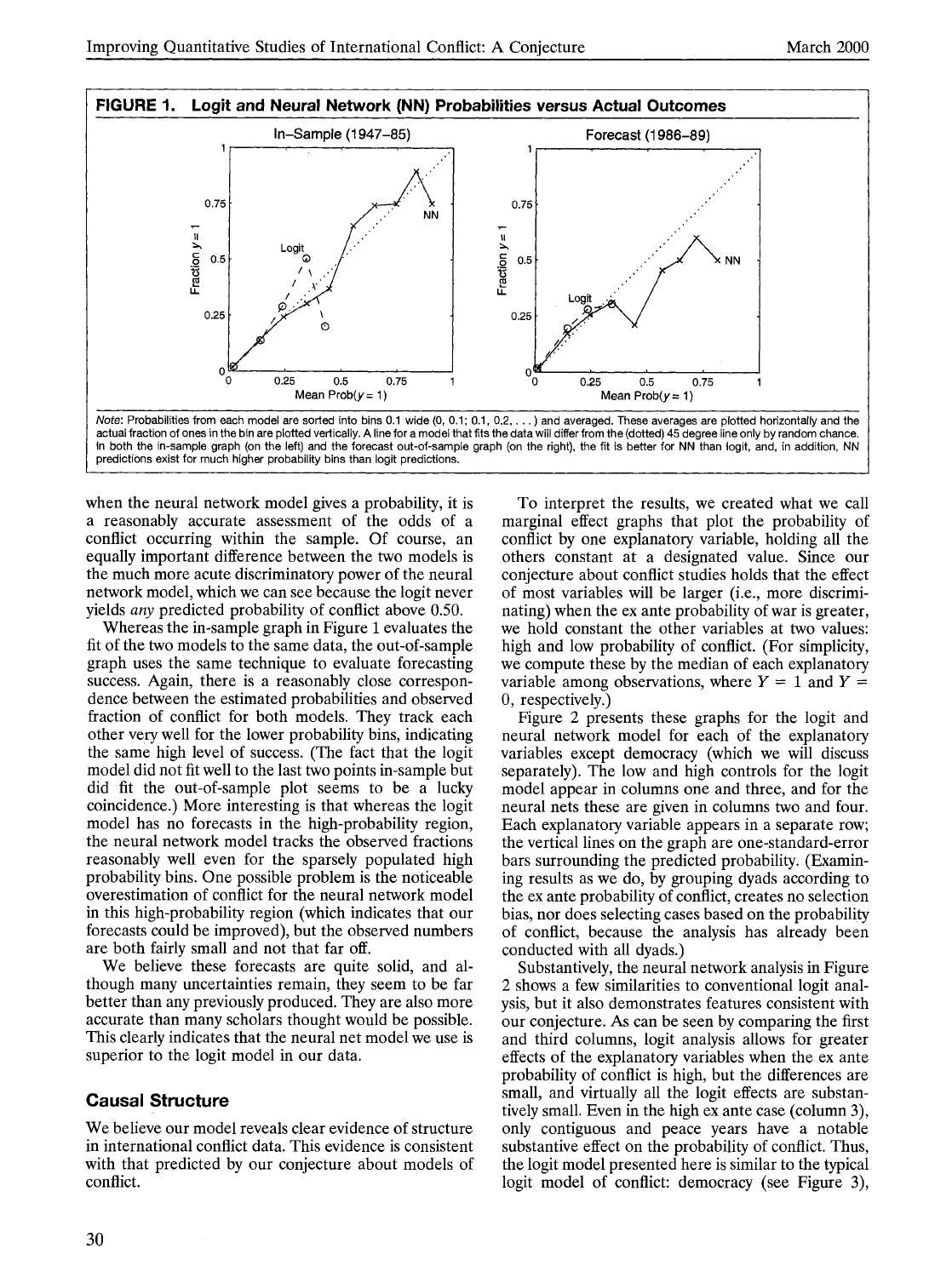

contiguity, and peace years have statistically significant, though substantively small, effects on conflict, whereas the other variables have statistically insignificant (or marginally significant) and very small substantive influence.

In contrast, the neural network model produces much larger changes in the effect of any variable as we move from a low to a high ex ante probability of conflict (compare the second and fourth columns). This is particularly obvious for some of what normally might be considered "control" variables. For example, contiguity has a strong effect on the probability of a dispute in the logit analysis, but this effect is more than doubled for the high-probability case in the neural network analysis. The effect of contiguity is so strong that it is not hidden by the logit analysis, but allowing for complex interactions shows that it has the extremely strong influence that we would expect but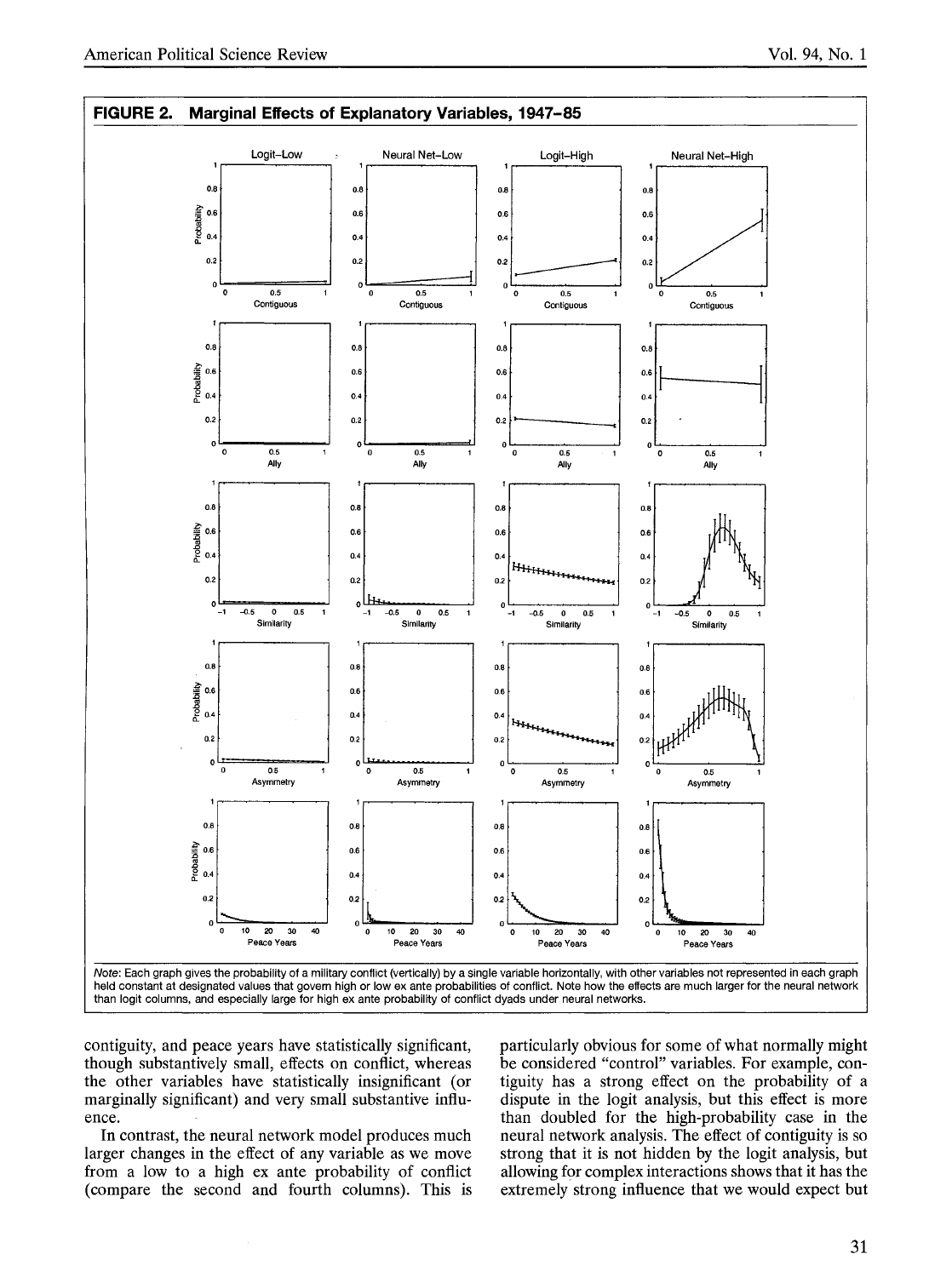that previous researchers were unable to demonstrate.

The neural network analysis also reveals the importance of duration dependence (peace years) when the ex ante probability of a dispute is high. Although the logit analysis finds some evidence of this dependence, it is quite modest. For high ex ante probability of war situations, with a conflict occurred last year, the probability of another under logit analysis is less than 0.25, compared to almost 0.80 under neural network analysis. It takes about a decade for this probability to recede to nearly zero. Clearly, both analyses give a similar pattern of decay, but the more flexible NN gives a much higher maximum probability of a dispute. The effect of the duration of peace on the probability of a dispute is clearly underestimated in the logit analysis. Duration dependence is sufficiently strong to emerge in the logit analysis to some degree, but the lack of interactions in that model does not allow us to discern how critical time is in forecasting future disputes.

NN also reveals that two important determinants of disputes, similarity and asymmetry, have a very strong but nonmonotonic effect on probability. The logit analysis assumes that all effects are monotonic and so cannot detect these kinds of relationships. The NN analysis reveals a stronger and more complex association between these variables and conflict.<sup>17</sup>

Our findings of nonmonotonic effects are consistent with the more game-theoretic studies of Bueno de Mesquita and Lalman (1992) and Signorino (1999). Both similarity and asymmetry are the two standard measures of the benefits and costs of conflict. For example, these theories assume that as one side acquires comparatively more military capability, the probability of conflict will rise and then fall, but no logit model in the literature or here supports this claim for either asymmetry or similarity, or even indicates that either has results of any kind of important size. In contrast, the NN results reveal both are very important in high ex ante probability dyads in just the manner predicted by theory. Indeed, in the high ex ante probability dyads, a large change in either similarity or asymmetry can increase or decrease the probability of conflict by more than 50 points.

Finally, NN models show a clear influence of dyadic democracy on the probability of conflict. The logit analysis, which averages effects over all dyads, shows a small but significant pacific effect of democracy. The linear nature of the logit model requires that the effects of each partner's democracy scores be additive. The

contour plots implied by the NN model, given in Figure 3, show that the pacific effect of democracy is nil when the ex ante probability of conflict is low but is strong when the probability is high. In the latter case, the maximal influence of a movement on the democracy scale is about 40 points, much larger than any effect found in the logit analysis. The nonmonotonicity and nonadditivity allowed by the NN model reveals that the pacific effects are strongest when both partners score high on the democracy scale and are much smaller substantively in the rest of the plot. Interestingly, the most quarrelsome dyads are those in which both partners have a middling democracy score.18

Dyads containing an extreme autocracy are more likely to fight than are very democratic dyads, but they are less likely to fight than dyads with middling democracy. This effect is found only in the NN analysis, which both allows for massive interactions and nonmonotonic effects of individual variables. In other words, democracy does have pacific effects, but only among dyads that are otherwise likely to be conflictual and only among the most democratic nations. A portion of that effect is strong enough to emerge even in the logit model, which averages small and large effects, but its substantial influence is seen only in the NN analysis. Thus, democratic peace theorists such as Maoz and Russett (1994) appear to be right, although they heavily underestimate the pacific effect when democracy is important and overestimate it in cases in which democracy matters little.

The simple plots we provide here cannot, of course, demonstrate the full structure of the neural network or its power. That is more clearly shown in its ability to forecast disputes much better than any linear or additive analysis. Yet, these plots do show that our results are stronger than those found by more standard methods and that neural nets can find contingent causal structures missed by the simpler, uncontingent, logit model.

## **CONCLUDING REMARKS**

We have proposed a simple conjecture that appears to explain a significant and well-known problem with international conflict studies. The conjecture is consistent with a variety of implications we can observe from the literature. It also suggests a set of specific problems with the most common statistical model used in the field. To evaluate our conjecture, we adapted a statistical model that better matches the features of our conjecture and, as a consequence, the substantive concerns of quantitative and qualitative researchers. The result is a superior statistical model of international conflict. It appears to be the only large- $N$ statistical model that estimates the probability of any international conflict at some level higher than 0.50

**l7** AS a diagnostic, we also applied generalized additive models to the data. GAMs reveal nonmonotonic effects for these two variables, but their influence, which is averaged over all cases, is substantively much smaller than the effects found by the neural net for the high ex ante probability cases. Furthermore, the GAM effects, which are the 'average" of the NN effects over all combinations of the other independent variables, are dissimilar to the NN effects shown. This must be the case if the NN effects at the differing combinations of the independent variables are different; the GAM cannot accommodate this. Of course, logit models can be "tricked" into allowing for nonmonotonicities, although these must be specified in advance. As with linear regression, in practice it is hard to get good logit estimates of nonmonotonic effects because of multicolinearity and the arbitrariness of nonmonotonic specifications.

**<sup>1</sup>s** In the postwar data there are relatively few dyads in the interior of the plot. Therefore, the confidence intervals, which would be difficult to show in this type of graph, are much wider in the middle region. Since the confidence intervals for Figure 3 are a function of several model parameters, they would be most easily computed using the simulation technique described in King, Tomz, and Wittenberg 2000.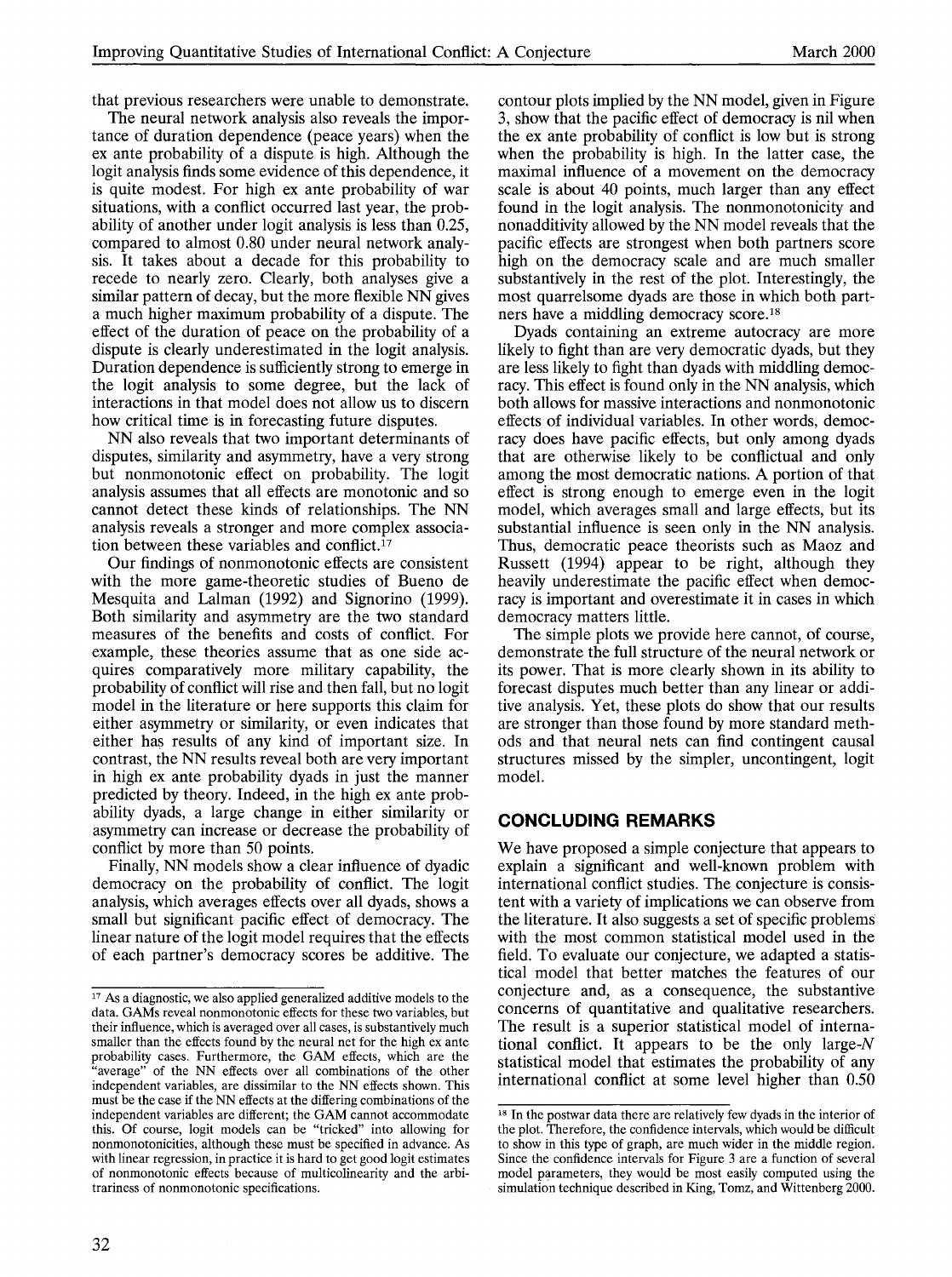

(ours exceeds 0.90 for some cases). We are able to predict about 17% of conflicts from data on the years prior to the conflict.

This forecasting result can only be driven by an underlying structure of international politics that stays relatively stable over time. Confirming the existence of and understanding this structure has been a holy grail in quantitative conflict studies, and we believe our neural network approach represents progress toward this goal. Along with the graphical tools we introduce, these models may have the potential to uncover structure in other areas.

Neural networks are computationally and intellectually complex, but they are no more than extensions of standard interactive models. While early neural network research often seemed to overfit the data, new Bayesian analysis can surmount much of that problem. It seems unlikely that the effect of any variable commonly used in the field is completely independent of the levels of other variables, as standard approaches assume. Neural networks are designed to unlock such complicated structures. There is no question that they do a wonderful job of recognizing patterns in other disciplines, but they also can find complicated structural regularities in standard international relations conflict data.

#### **APPENDIX: BAYESIAN METHODS FOR NEURAL NETWORK MODELS**

#### **The Model**

The basic neural network model we estimate is given in equation 3. To it we add a standard Bayesian setup to shrink the parameter space.19 We do this by adding two levels of hierarchy. First, we assume independent normal distributions  $N(0, 1/\alpha_h)$  for each group of the parameters (and hence the

<sup>&</sup>lt;sup>19</sup> The explanatory variables are normalized before being input to the neural net to improve computational accuracy. All interpretations in this article are based on the original, unnormalized measures.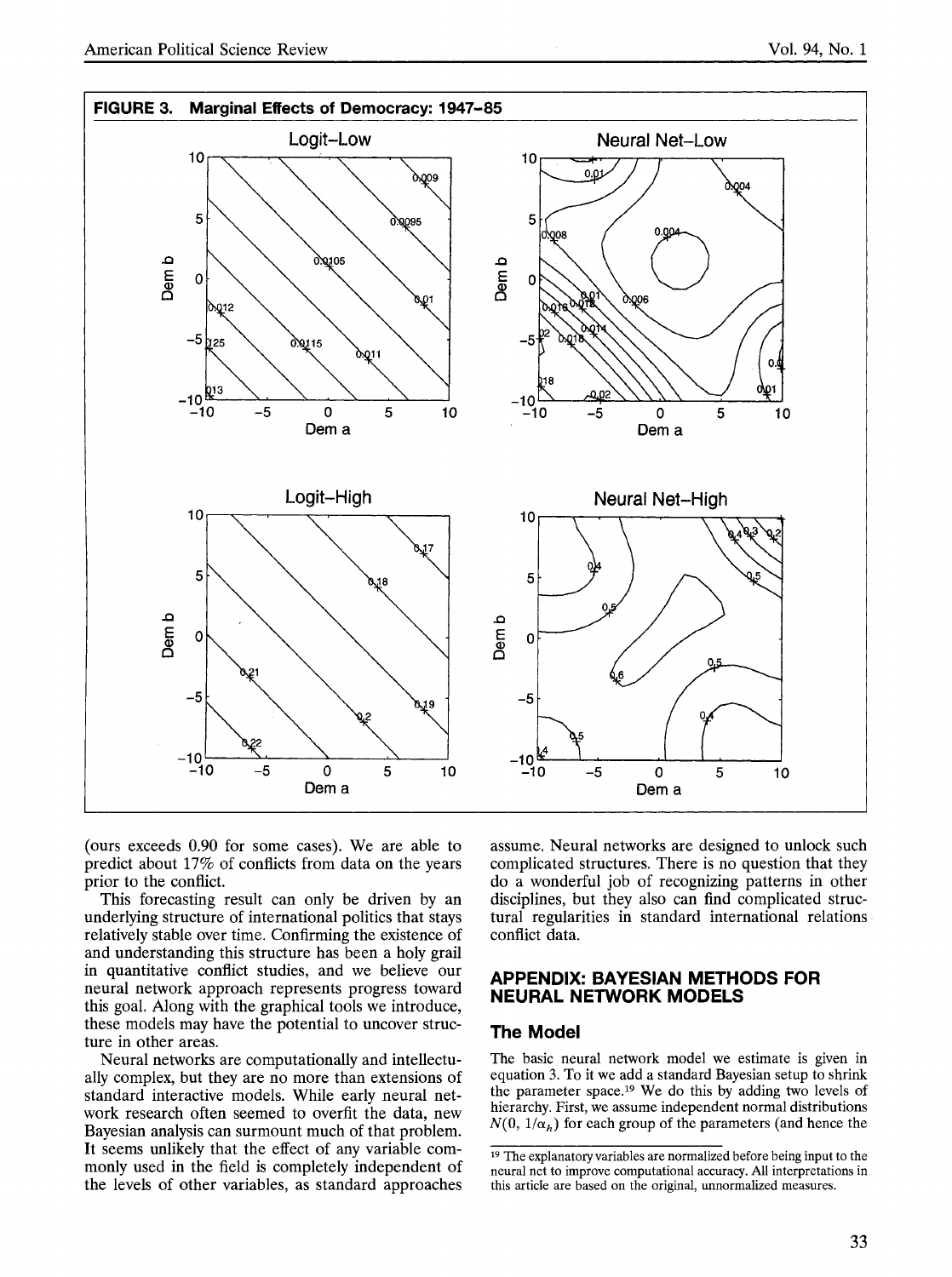index *h*), with one for the constant terms  $\beta_0$ , one for each element of  $\beta$  other than  $\beta_0$ , and one for the set of elements of  $\gamma$ . In addition, for each of the  $\alpha_h$  elements, which control how strongly any parameter is influenced by its prior to be small, we assume an (uninformative) improper uniform prior distribution (which is one way of expressing a degree of ignorance or uncertainty about which values are more or less likely).

As discussed in the text, we select  $M$  in the model by comparing the test set performance of models with different M's. M should be large enough for the model to be adequately complex and is theoretically unrestricted in magnitude in the Bayesian setting. In the interest of model parsimony and computational efficiencylfeasibility, we follow the general practice of searching for the smallest possible M that gives satisfactory performance and restricting the total number of parameters in the resulting model  $(M(k + 2)$  + 1, where  $k$  is the number of independent variables) to not exceed  $n/10$ . To this end we experimented with M set at 5, 10, 15, 20, 25, 30, 35, 40, 50.20 Since the testhalidation set performance of models with  $M$  around 25 was obviously better than around 20, and an  $M$  larger than 25 did not yield significant improvement, we set  $M$  at 25.21

#### **The Posterior Distribution of the Parameters**

By Bayes's theorem, the posterior distribution is, of course, the product of the prior distributions and the likelihood function:

$$
P(\gamma, \beta, \alpha | Y) \propto \left(\prod_{h=1}^{k+2} N(0, 1/\alpha_h)\right) \left(\prod_{i=1}^n \pi_i^{Y_i} (1-\pi_i)^{1-Y_i}\right),\tag{4}
$$

where  $\pi_i$ , the probability of conflict, is defined in the second and third lines of equation 3.22

Ideally, we would be able to draw random samples of  $\gamma$ ,  $\beta$ , and  $\sigma$  directly from this posterior distribution to compute quantities of interest. Indeed, this has been accomplished with a hybrid version of Markov Chain Monte Carlo (MCMC) methods (Neal 1996). Yet, runs that provide exact draws from the posterior with MCMC methods take an inordinately long time to complete. The method also has all the usual problems caused by a lack of agreement on how to assess stochastic convergence in MCMC algorithms.

After trying Neal's approach, we felt that more time to experiment with different specifications to understand the data was necessary, so we adopted the normal approximation approach (MacKay 1992a, 1992b, 1992c, 1994).23 It approximates the posterior distribution of the model parameters as multivariate normal, which makes analytic solutions possible. As in standard maximum likelihood estimation, the variance matrix of the parameter estimates is found by inverting the Hessian. $24$ 

#### **Posterior Probabilities of Conflict**

One of our goals is to generate forecasts of international conflict. The other is to see how these forecasts would change in accord with various configurations of the explanatory variables,  $X_i$ . For both goals, we need to specify the posterior probability of the forecasts.

Conceptually, computing the forecast posterior is simple and in principle can be accomplished by the usual simulation methods that apply to virtually every other statistical model (see King, Tomz, and Wittenberg 2000). That is, draw random samples of  $\beta$ ,  $\gamma$ , and  $\alpha$  from their posterior distribution in equation 4 (or their asymptotic normal approximation), insert them into the functional form in the second and third lines of equation 3 to compute  $\pi_i$ , and take a random draw from a Bernoulli distribution with this parameter (the first line of equation 3). In practice, we use MacKay's  $(1994)$ faster analytical approximations to accomplish the same task.

#### **The Data**

The data set used here was provided by Richard Tucker (1997), and corresponds to the data used in Beck and Tucker (1998). The data set consists of observations on PRDs from 1947-89 (or a shorter period if earlier data was either not available or the dyad became a PRD after 1947, usually because one partner became independent later than 1947). The peace years variable until the first dispute was coded as the time since a dyad became a PRD, that is, the first year a dyad was at risk of a dispute was the year it became a PRD. Dyads that involved a major power in a region in which it had little or no interest (e.g., China in Latin America) were excluded; operational rules for this exclusion are in Tucker (1997). Note that excluding these dyads affects the affinity measure. These coding rules yielded 23,529 dyad-years. Both alliance data (for the similarity measure) and national capabilities data (for the asymmetry measure) were taken from data sets created by the Correlates of War project; this project also defined the domain of nation states which were used to construct the PRDs. The actual alliance data were provided by J. David Singer; the capabilities data were from Singer and Small 1993 and the system membership data were taken from the Peace Science Society (International) web site (http://pss.la.psu.edu/DATARES.HTM).

#### **REFERENCES**

<sup>20</sup>Estimation was via the EM algorithm that alternates the error function minimization with respect to  $\gamma$  and  $\beta$  given  $\alpha_h$  and the value updating of  $\alpha_h$  given  $\gamma$  and  $\beta$ . Optimization used conjugate gradients, with initial weights randomized and all training data (no noise added to inputs) presented in a batch. The cutoff criterion for the training process was an error tolerance of 0.00001.

 $21$  Given our large sample size, this seemingly large M actually yields a ratio of parameters to data points that is smaller than typical and considerably smaller once we take into account the prior.

<sup>22</sup>Note that the model is technically unidentified, although in an inconsequential manner. Switching  $\gamma_1$  with  $\gamma_2$  and  $\beta_{(1)}$  with  $\beta_{(2)}$  yields identical values for  $\pi_i$ . This causes no problems for our computation of the various marginal effects of the independent variables. It could cause problems in applying standard optimization algorithms, but computationally efficient techniques that have been developed to evaluate the gradient work well despite this problem (Bishop 1995, 141).

<sup>&</sup>lt;sup>23</sup> The software we used to estimate the model ("Bigback5" by David MacKay) is available at http://wol.ra.phy.cam.ac.uk/mackay/bigback/ bigback5.tar.gz.

<sup>24</sup>In view of current computational limitations, we feel that the normal approximation approach to Bayesian neural nets provides good performance and is, at present, more useful than the MCMC approach. But, of course, new computational breakthroughs may change matters, and users are encouraged to explore alternative methods as they become feasible.

Barbieri, Katherine. 1996. "Economic Interdependence--- A Path to Peace or a Source of Interstate Conflict." *Journal* of *Peace Research* 33 (1): 29-49.

Barron, A. R. 1993. "Universal Approximation Bounds for Superpo-